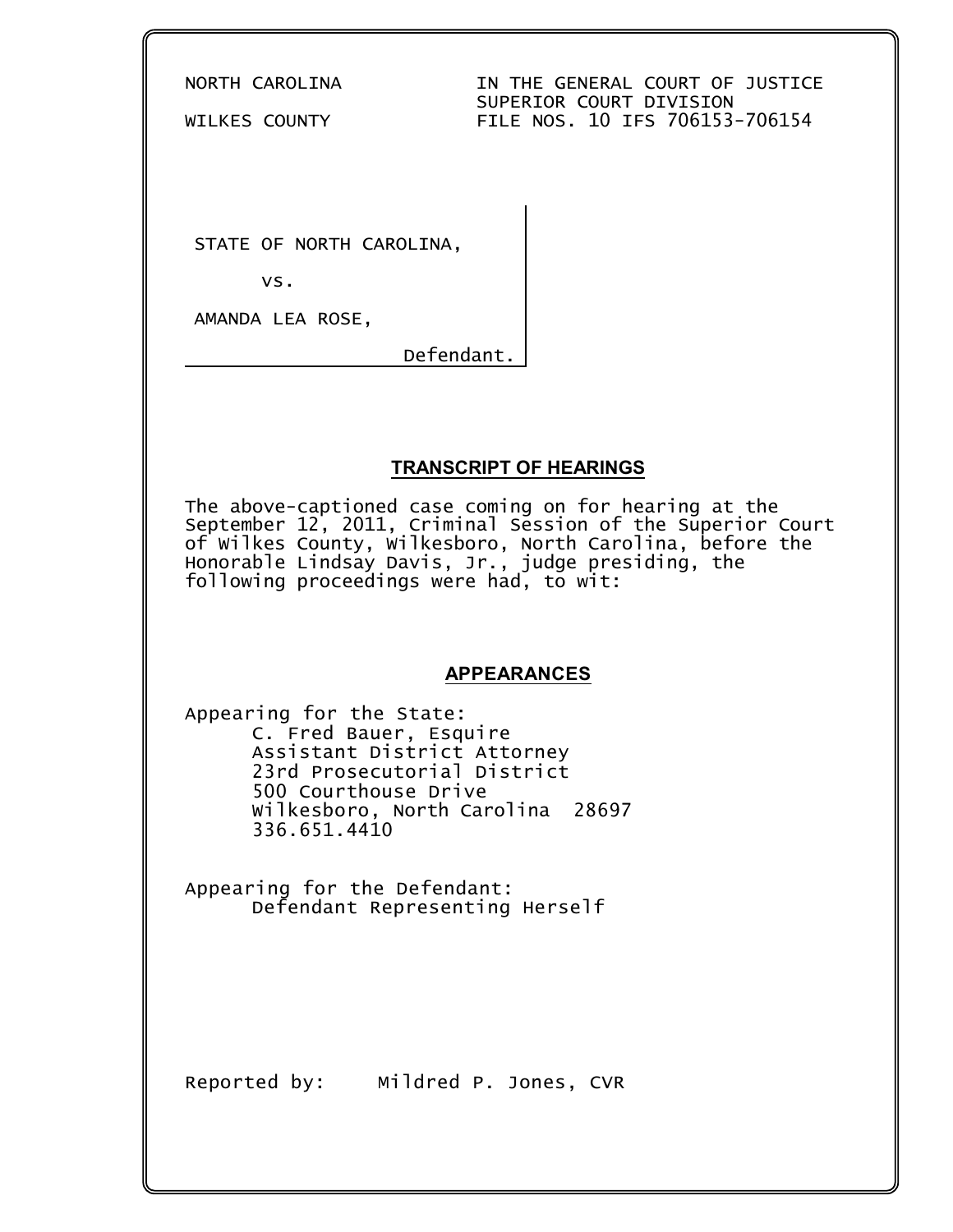1 (Proceedings begin at 12:24 p.m., Monday,  $2 \parallel$  September 12, 2011. Mr. Bauer and Ms. Rose are present.) 3 MR. BAUER: MS. ROSe, would you come up,  $4 \parallel$  please. <sup>5</sup> Your Honor, this is Ms. Rose. She has two  $6$  seat belt infractions that are before the Court. She was  $7\parallel$  contesting the jurisdiction of the Court. She has filed a 8 mumber of documents with the Court, and I just asked her to  $9$  be up here.  $_{10}$   $\parallel$   $\qquad$   $\qquad$  I spoke with her at the break. In terms of 11 Scheduling, she did indicate that if the Court found  $12 \parallel$  jurisdiction -- $13$   $\parallel$  -- and correct me if I'm wrong, Ms. Rose -- $\frac{14}{14}$   $\parallel$  $15$  trial, that she would be entering a plea to the charge, not 16 contesting the facts of it, and may appeal the Court's <sup>17</sup> finding of jurisdiction. 18 **Is that correct, Ms. Rose?** 19 MS. ROSE: I would be appealing it. <sup>20</sup> MR. BAUER: And I don't know if the Court 21 Felt comfortable reviewing those documents at some point or  $22$  giving her an idea of when we need to have her back for the  $23$  hearing, if the Court was going to do that on the bench  $24$  when we called it. I just knew there was a bunch of  $25$  documents, as I had received copies as well, and I wanted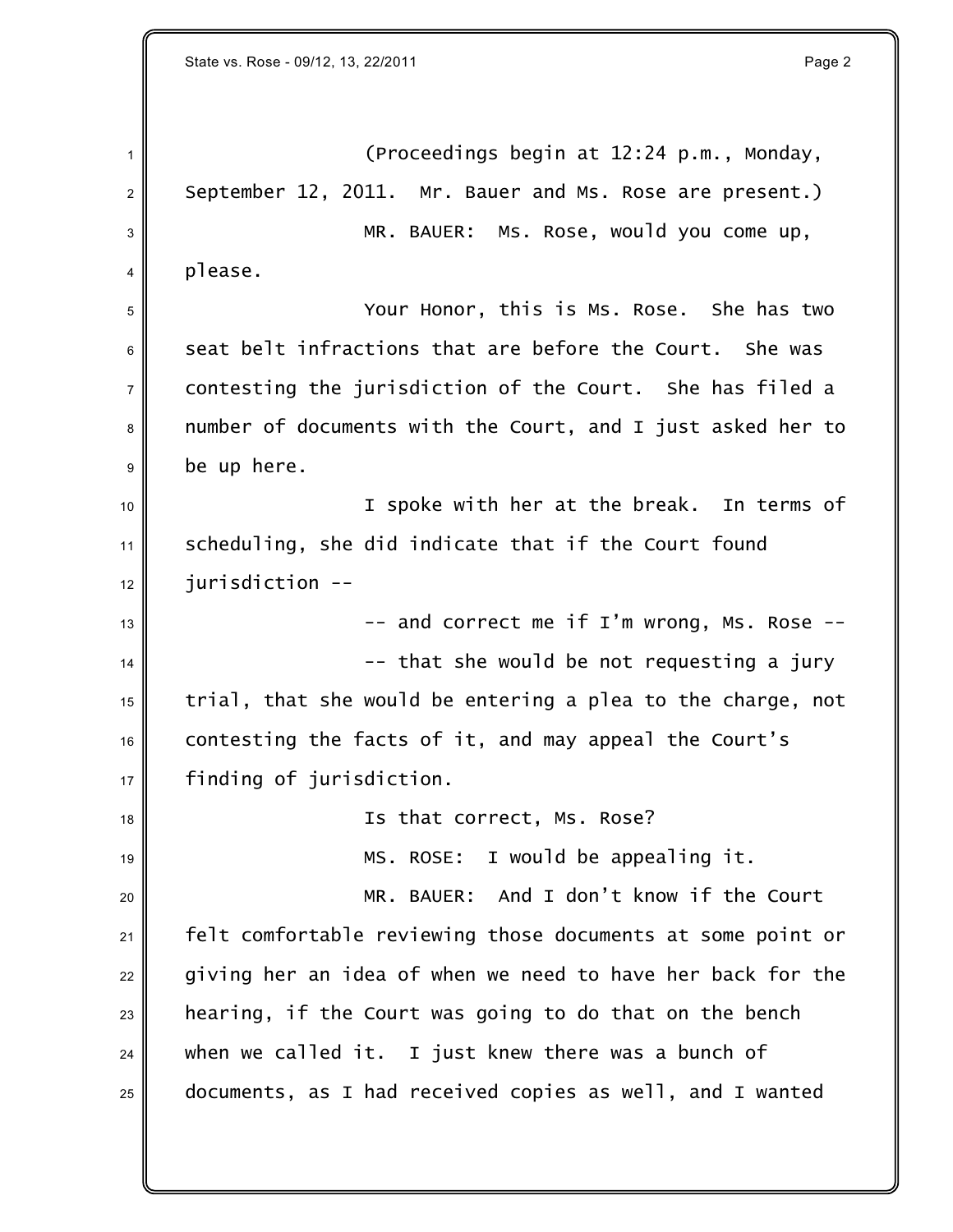State vs. Rose - 09/12, 13, 22/2011 **Page 3** 

 $1 \parallel$  to get some direction.

| $\overline{2}$ | THE COURT: Okay. Well, I mean, you-all                    |
|----------------|-----------------------------------------------------------|
| 3              | have control of what you want to call and when. If you    |
| 4              | Want to give me an opportunity to read during lunch, I'll |
| 5              | be glad to do that, and we can hear it at 2:00.           |
| 6              | MR. BAUER: I understand. I don't know if                  |
| $\overline{7}$ | we can hear it right at 2:00, but I did want to let the   |
| 8              | Court know that there were a number of documents for the  |
| 9              | Court to review. If I could release her till tomorrow and |
| 10             | give the Court this afternoon and whatnot --              |
| 11             | THE COURT:<br>okay.                                       |
| 12             | $MR.$ BAUER: $-$ - depending on what time you             |
| 13             | want.                                                     |
| 14             | Could you be back tomorrow morning?                       |
| 15             | MS. ROSE:<br>Yes.                                         |
| 16             | MR. BAUER: Okay.                                          |
| 17             | (Proceedings recessed at 12:26 p.m.)                      |
| 18             | (Proceedings continue on the following                    |
| 19             | page.)                                                    |
| 20             |                                                           |
|                |                                                           |
|                |                                                           |
|                |                                                           |
|                |                                                           |
|                |                                                           |
|                |                                                           |
|                |                                                           |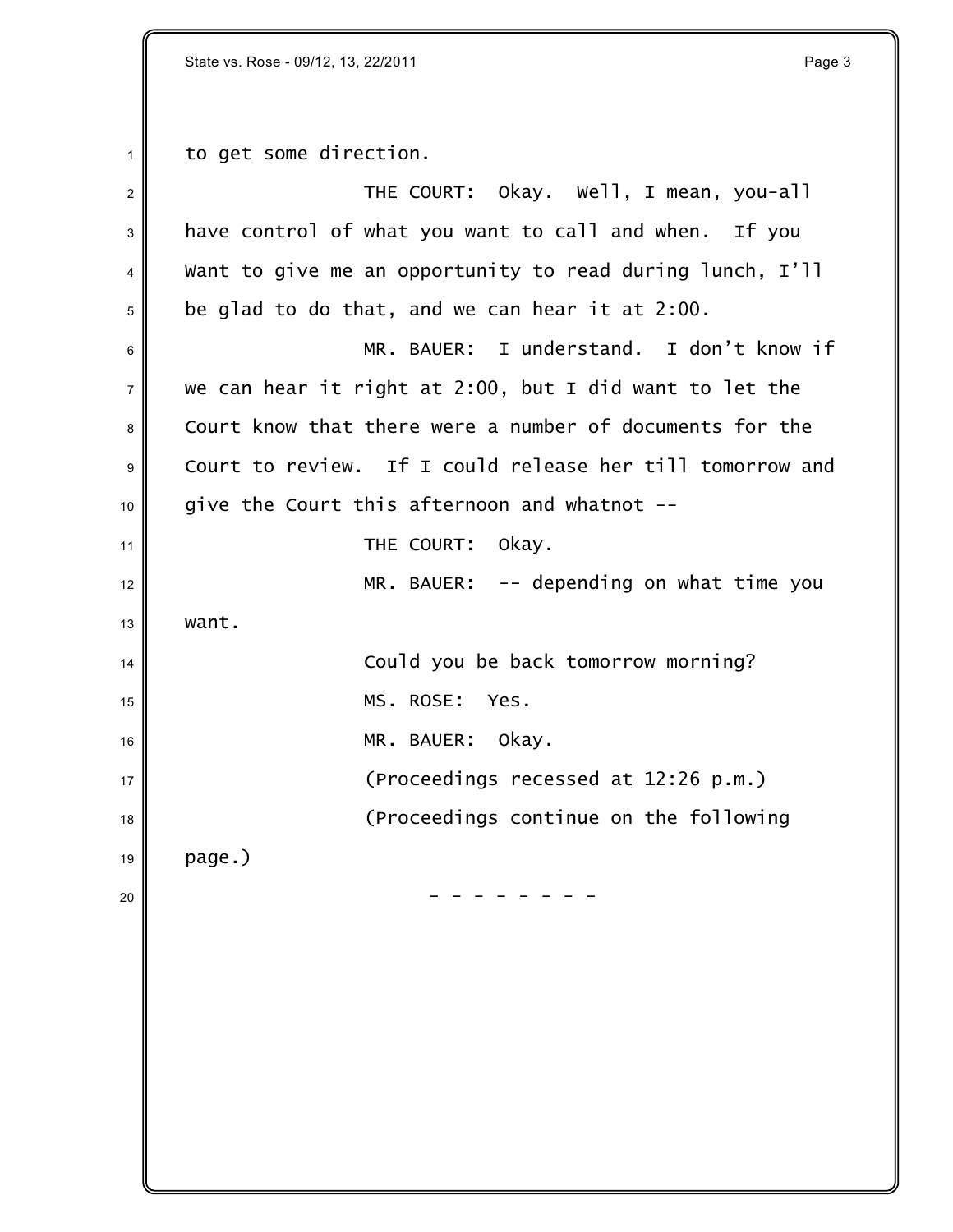1 (Proceedings begin at 4:08 p.m., Tuesday,  $2 \parallel$  September 13, 2011. Mr. Bauer and Ms. Rose are present.) 3 MR. BAUER: Judge, at this point does the 4 Court wish to --? We have one other plea or we could move forward on the issue of the motion of the defendant in the infraction matters as to the jurisdiction of this Court. And I'll leave it in the Court's discretion, if the Court wishes to start that at this time. That's the matter of Amanda Rose, or if it feels that we need to start that at another time. **THE COURT:** As I say, it's your prerogative, but I'm ready to go. 13 MR. BAUER: Okay. Then we will move forward with that one, Your Honor. These are the matters on Page 1 of the infraction white docket, item numbers 1 and 2, Amanda Rose. **No. 2** THE COURT: Now, for the record, Ms. Rose has appealed a determination of responsible. 19 MR. BAUER: Two of them, Your Honor. 20 That's correct. **THE COURT:** From the District Court, and has filed a motion -- what I will characterize as a motion to dismiss for lack of jurisdiction. 24 MS. ROSE: Technically, Your Honor, it's not a motion. It's just a challenge to jurisdiction.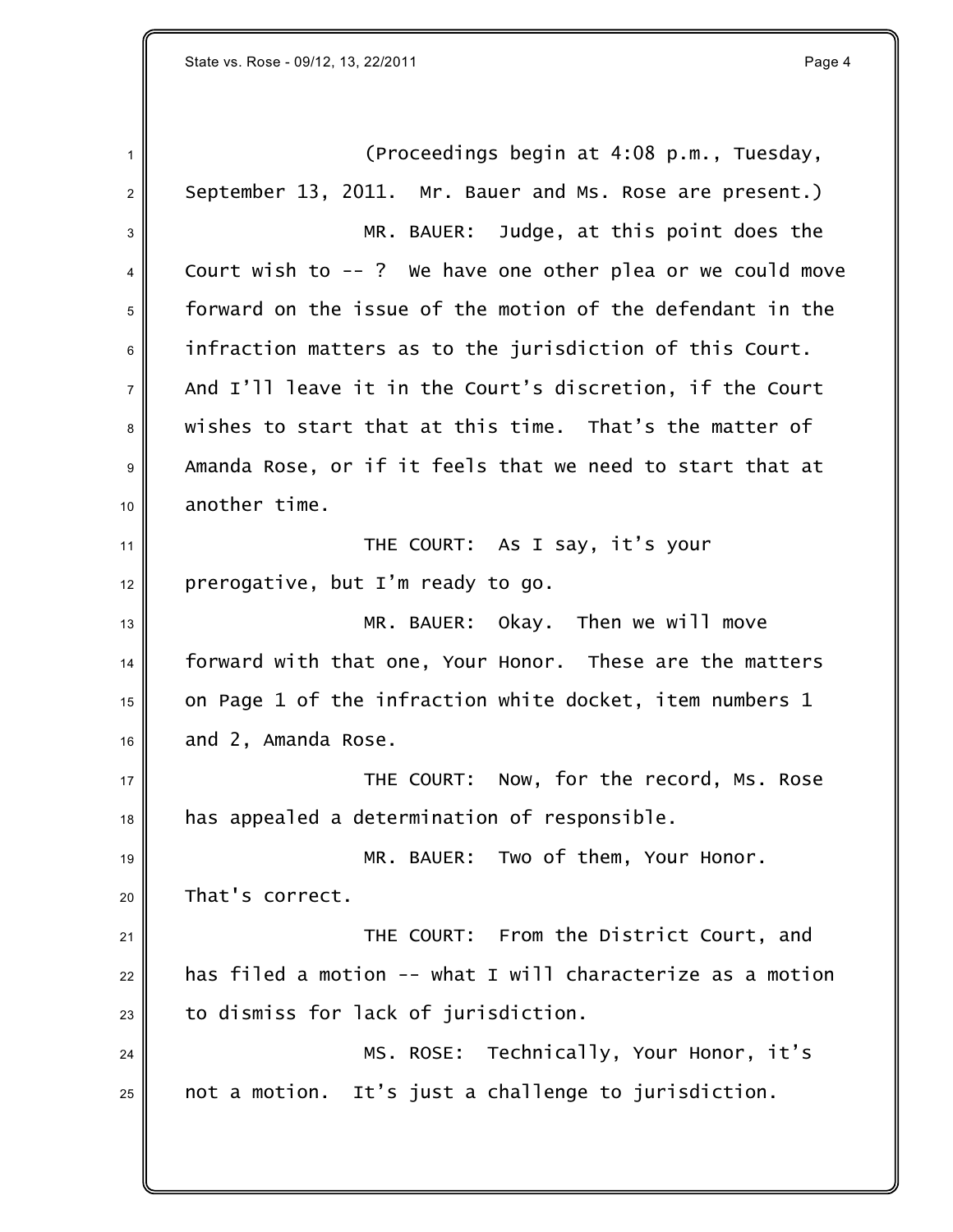State vs. Rose - 09/12, 13, 22/2011 **Page 5** 

| $\mathbf{1}$   | THE COURT: You have to speak up, please.                    |
|----------------|-------------------------------------------------------------|
| $\overline{2}$ | It's not a motion, technically.<br>MS. ROSE:                |
| 3              | It's actually a request for a jurisdictional hearing.       |
| 4              | THE COURT: Well, I will treat it as a                       |
| 5              | motion.                                                     |
| 6              | MS. ROSE: But it's not. And also, I would                   |
| $\overline{7}$ | like to clarify for the record that I did not plead any of  |
| 8              | the District Court cases, that the plea was entered for me, |
| 9              | that I did not participate.                                 |
| 10             | THE COURT: By the Court?                                    |
| 11             | Uh-huh.<br>MS. ROSE:                                        |
| 12             | THE COURT: Very well. All right. There                      |
| 13             | is a jurisdictional challenge. The initial burden is on     |
| 14             | the State.                                                  |
| 15             | MR. BAUER: Judge, I would tender the court                  |
| 16             | files to the Court. I would also, if I may approach with    |
| 17             | State of North Carolina -- the Court of Appeals decision in |
| 18             | David Ray Phillips, 149 N.C. App. at 310, and an            |
| 19             | unpublished opinion. That was a 2002 case. 201 N.C. App.    |
| 20             | 540, State of North Carolina versus Donald James Sullivan.  |
| 21             | THE COURT: And what aspect of the file are                  |
| 22             | you tendering?                                              |
| 23             | Your Honor, I am presenting the<br>MR. BAUER:               |
| 24             | Court with the citations that were issued to this defendant |
| 25             | in both of these matters.                                   |
|                |                                                             |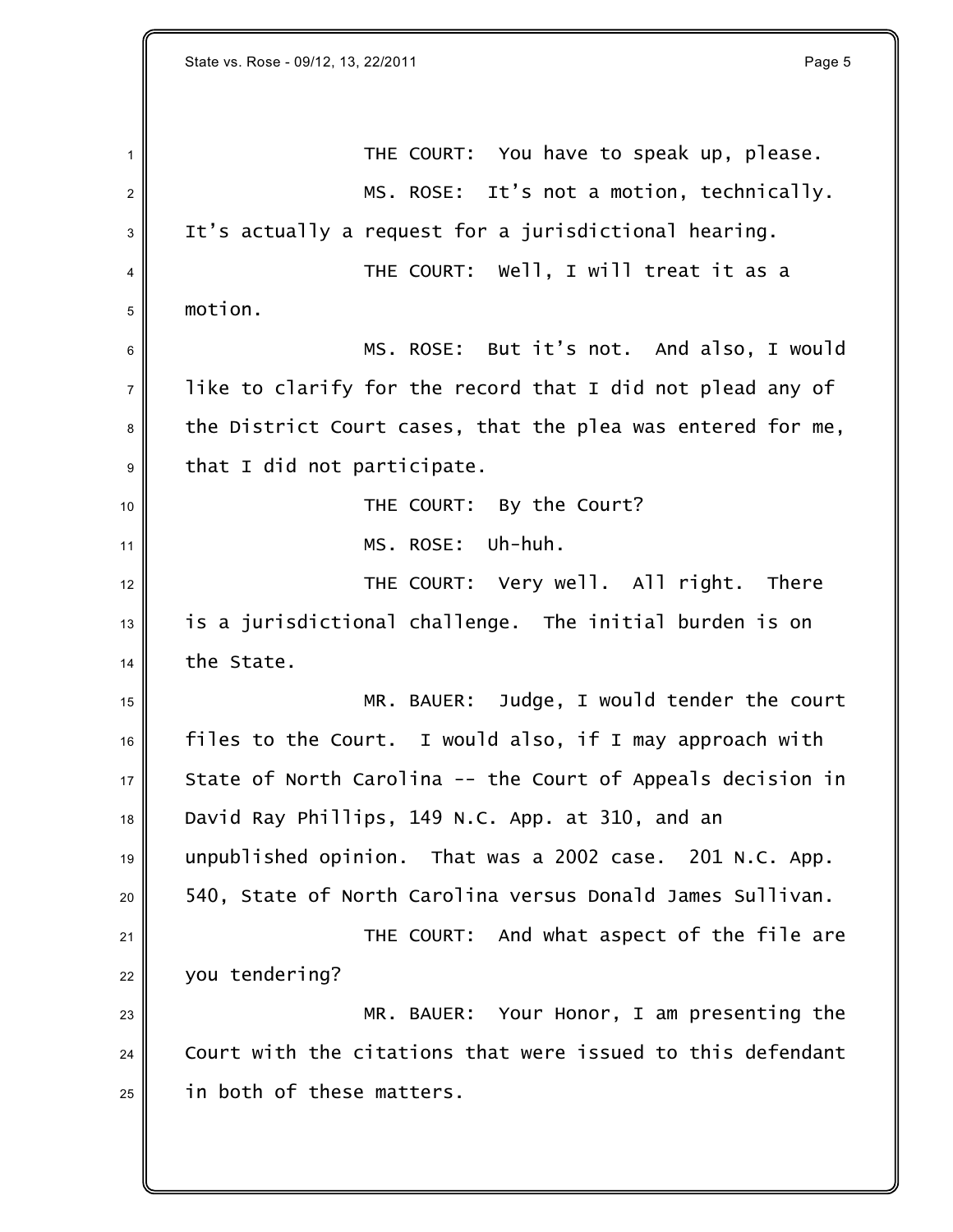1 MS. ROSE: Your Honor, if I could have time  $2 \parallel$  to review these documents and prepare an argument? THE COURT: Yes, ma'am, you certainly may. 4 MS. ROSE: That may actually take a few weeks, if that's possible. **6** THE COURT: I'm sorry?  $7 \parallel$  MS. ROSE: A few weeks to review and rebut. THE COURT: Oh, no, ma'am. You'll have a few minutes here to read over them. 10 MS. ROSE: I don't believe that that is sufficient time, Your Honor, in order to be able to sufficiently read them. THE COURT: Do you have an education? MS. ROSE: Yes, sir. THE COURT: What level? MS. ROSE: College.  $\parallel$  court; tell me when you are finished. **decision (MS. Rose peruses documents.)**  MS. ROSE: Okay. First of all, I would like to state for the record my name is Amanda Rose, and I am here on special appearance to challenge the jurisdiction of the State.  $\parallel$  Can I be assured that my constitutionally protected rights will be honored here today?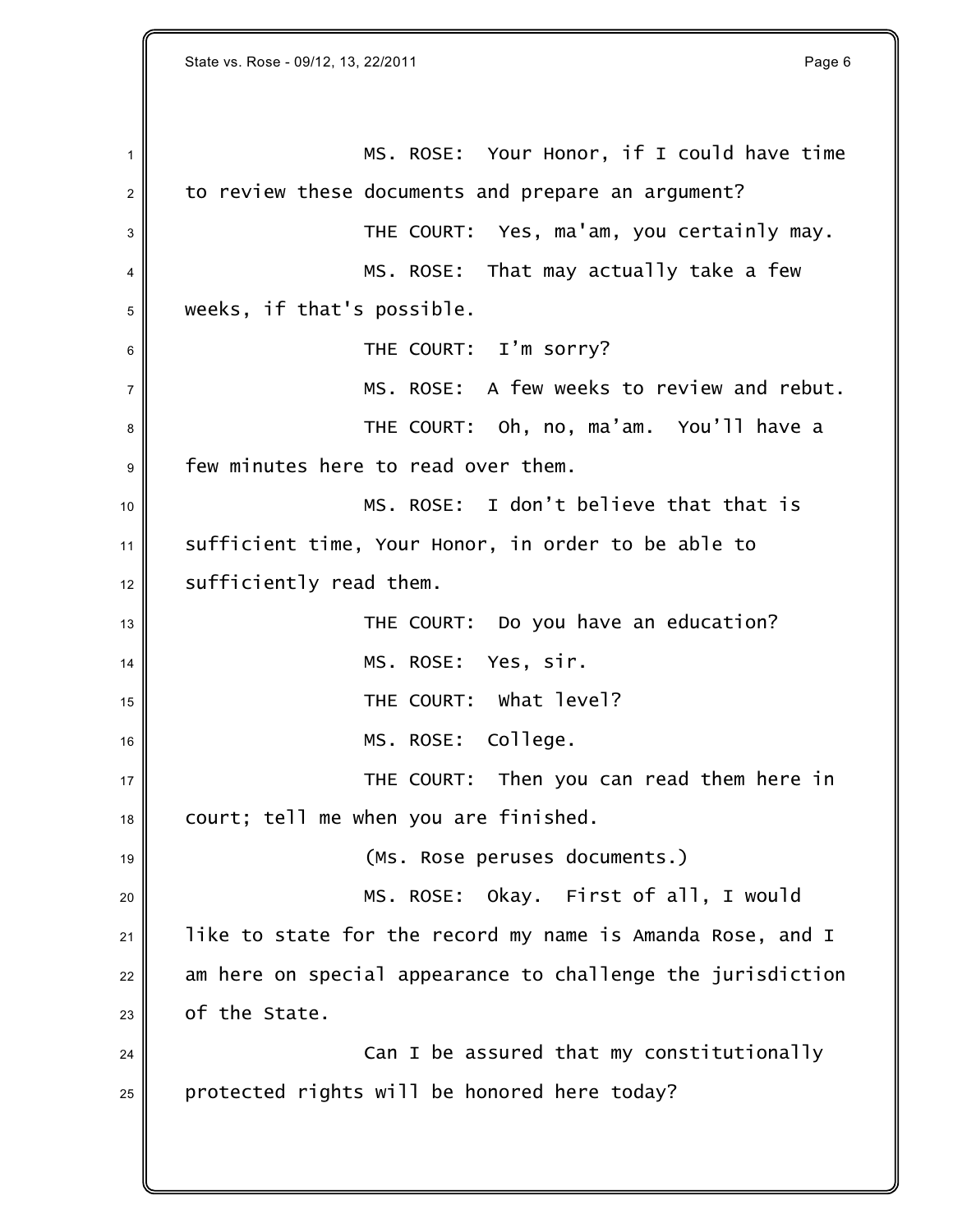1 THE COURT: Ma'am, you are not to ask 2 questions of the Court. You may present an argument when  $3$  it's your turn. I have indicated that it's the State's <sup>4</sup> initial burden --

5 MS. ROSE: Okay.

<sup>6</sup> THE COURT: -- to show jurisdiction, and  $7 \parallel$  that's  $-$ 

8 MS. ROSE: Thank you.

9 July 2010 THE COURT: -- what I'm asking the State to 10 do. The State has indicated that it relies upon the <sup>11</sup> citations that were issued and two cases that were handed  $12 \parallel \text{up.}$ 

 $\parallel$  13 My question of you, Mr. Bauer, is, What 14 effect does the failure of the citing officer to sign the  $15$  citations have upon the jurisdiction arising out  $-$ 16 || purported to arise out of the issuance of the citations? 17 MR. BAUER: Judge, I don't think there is  $18$  any issue as to the issuance of the citation that confers  $19$  jurisdiction  $-$ 

 THE COURT: Well, if you would turn to General Statutes 15A-302(d), you will find that where the person receiving the citation fails to acknowledge receipt, the officer is to sign. And I will note that in the Phillips case, which you have handed up, the Court specifically noted that the officer did sign it. But the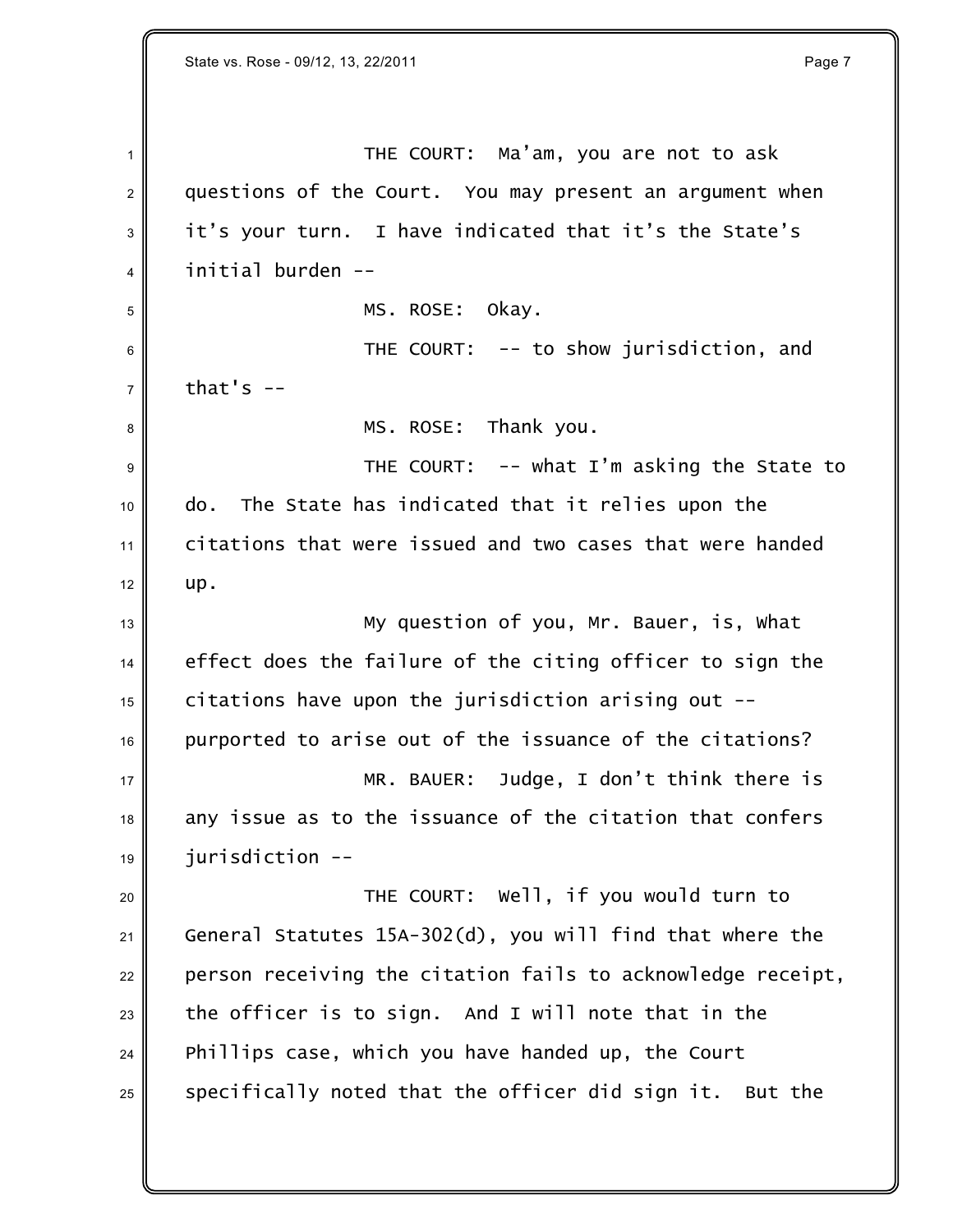State vs. Rose - 09/12, 13, 22/2011 **Page 8** and the state vs. Rose - 09/12, 13, 22/2011

# question is whether the failure to sign affects 2 || iurisdiction.

3 MR. BAUER: Your Honor, I don't think that  $4 \parallel$  addresses the issue of jurisdiction. I think it may be 5 another issue that could be heard before the Court for 6 noncompliance with the statutory obligation. But as to the  $\parallel$  jurisdiction of the Court to -- over this defendant within the confines of the General Court of Justice of North 9 Carolina, I do not believe that the lack of a signature by the officer renders that citation -- or renders jurisdiction null and void in this court as a result of  $12 \parallel 15A-302$ .

**No. 2.** Your Honor, I believe there is a signature through the electronic -- where it says charging officer information, where it says signature of the officer, and that is displayed within that citation, although it's printed on it in an electronic format.

 THE COURT: Well, is there a provision in the statutes to which you can refer me that permits electronic signature under these circumstances? 21 MR. BAUER: Your Honor, if you would look at 15A-301.1, with the electronic repository. **23** THE COURT: 15A what? 24 MR. BAUER: 301.1, just above paragraph (b), and paragraph (b), any criminal process may be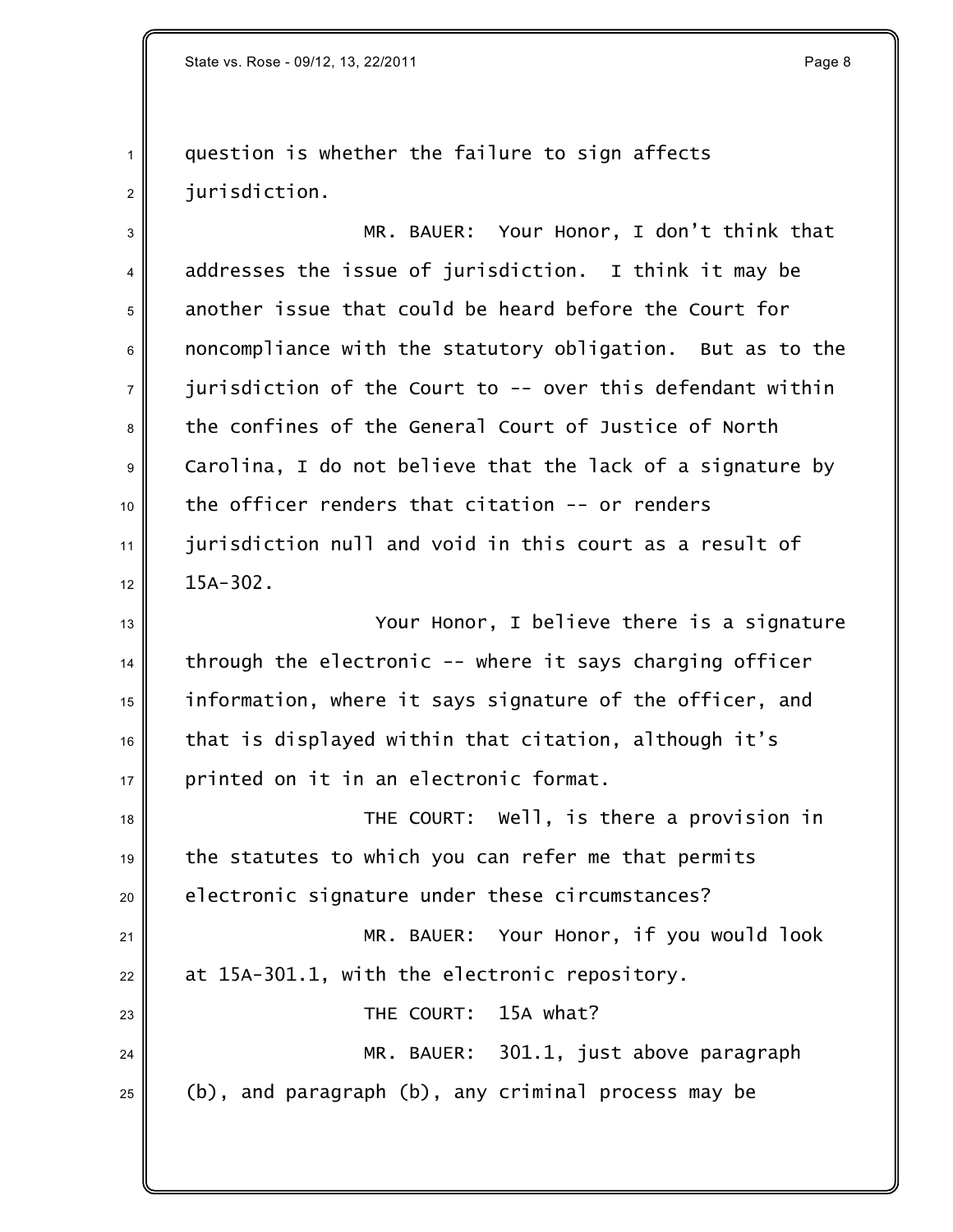1 created, signed, and issued in electronic form, filed  $2 \parallel$  electronically in the office of the Clerk of Superior 3 Court, and retained in electronic form in the electronic 4 repository. And I think that clearly contemplates the  $5$  electronic signature that is on the e-citation that was <sup>6</sup> issued in this situation.

 $7 \parallel$  THE COURT: All right.

8 MR. BAUER: Your Honor, I would further 9 argue that, pursuant to the North Carolina General Statutes that were in effect and enacted by our legislature at the time, the disposition is controlled by North Carolina General Statute 15A-1111, the venue is within -- is defined and found within 15A-1112. And then it goes on to talk about the jurisdiction in 15A-1114, and, finally, how this Court today has jurisdiction under N.C. General Statute 15A-1115, appeal from the District Court to Superior Court  $17 \parallel$  of infractions and how they are to be handled.

 $\parallel$  so I would argue, pursuant to that, that  $19$  this Court is a proper court, this defendant having given <sup>20</sup> notice of appeal to the decision of the District Court, to 21 determine whether the North Carolina courts have  $22$   $\parallel$  jurisdiction in these matters.

23 || I would further argue that, pursuant to the 24 United States Constitution, as indicated in the opinion of  $_{25}$   $\parallel$  2009 where it refers to the Tenth Amendment of the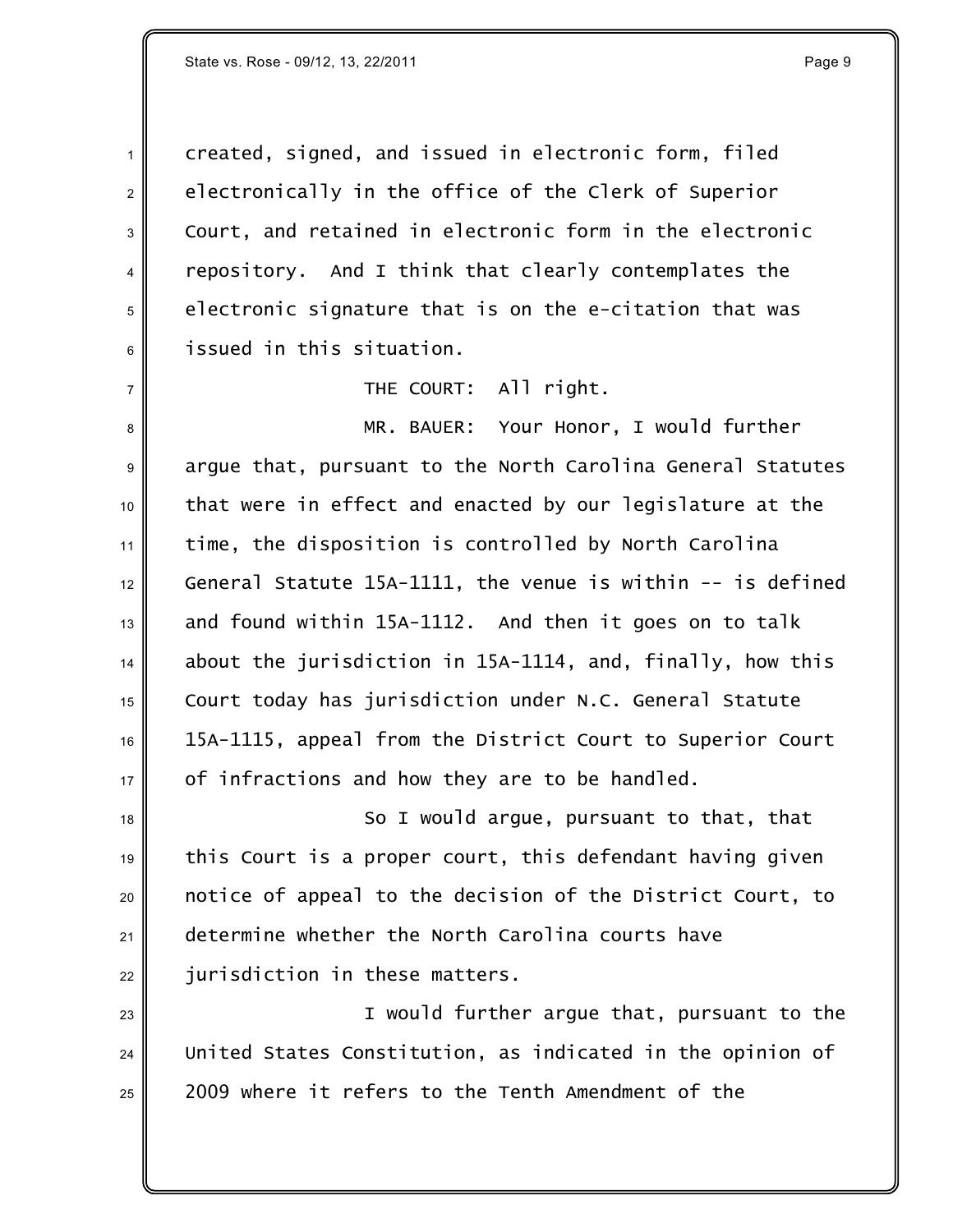State vs. Rose - 09/12, 13, 22/2011 **Page 10 Page 10** 

 Constitution and the delegation of police powers when they cite *Honeycutt versus Scheidt*, S-c-h-e-i-d-t, 254 N.C. 607. It delegates to the police powers those that are not  $4 \parallel$  specifically -- not delegated to the United States by the 5 Constitution nor prohibited by it to the States are 6 can reserved for the States respectively or to the people, and that is referred to as the police power.

8 || I would argue that the constitutionality of the citation for the offense for which the defendant was issued two citations has been determined in *State versus Swaim*, 92 N.C. App. 240, a 1988 case, indicating that that  $\parallel$  is a -- that the seat belt statute clearly contributes in a reasonable manner to the safety of travel on the streets and highways of the state and is therefore a proper exercise of the police power of the state by the General Assembly, and that is *State versus Swaim.*

**No. 2.** Your Honor, I would arque that this Court is bound by the decisions from the 149 N.C. App. 310 in the Phillips matter, which indicates a similar-type situation 20 involving a Chapter 20 offense where the issue of jurisdiction is contested, and the determination by that court also determines that the defendant's mere allegation that the State provide an affidavit as to jurisdiction does not divest the state of jurisdiction, and I would ask the  $_{25}\parallel$   $\,$  Court to follow the holdings in Phillips as well as the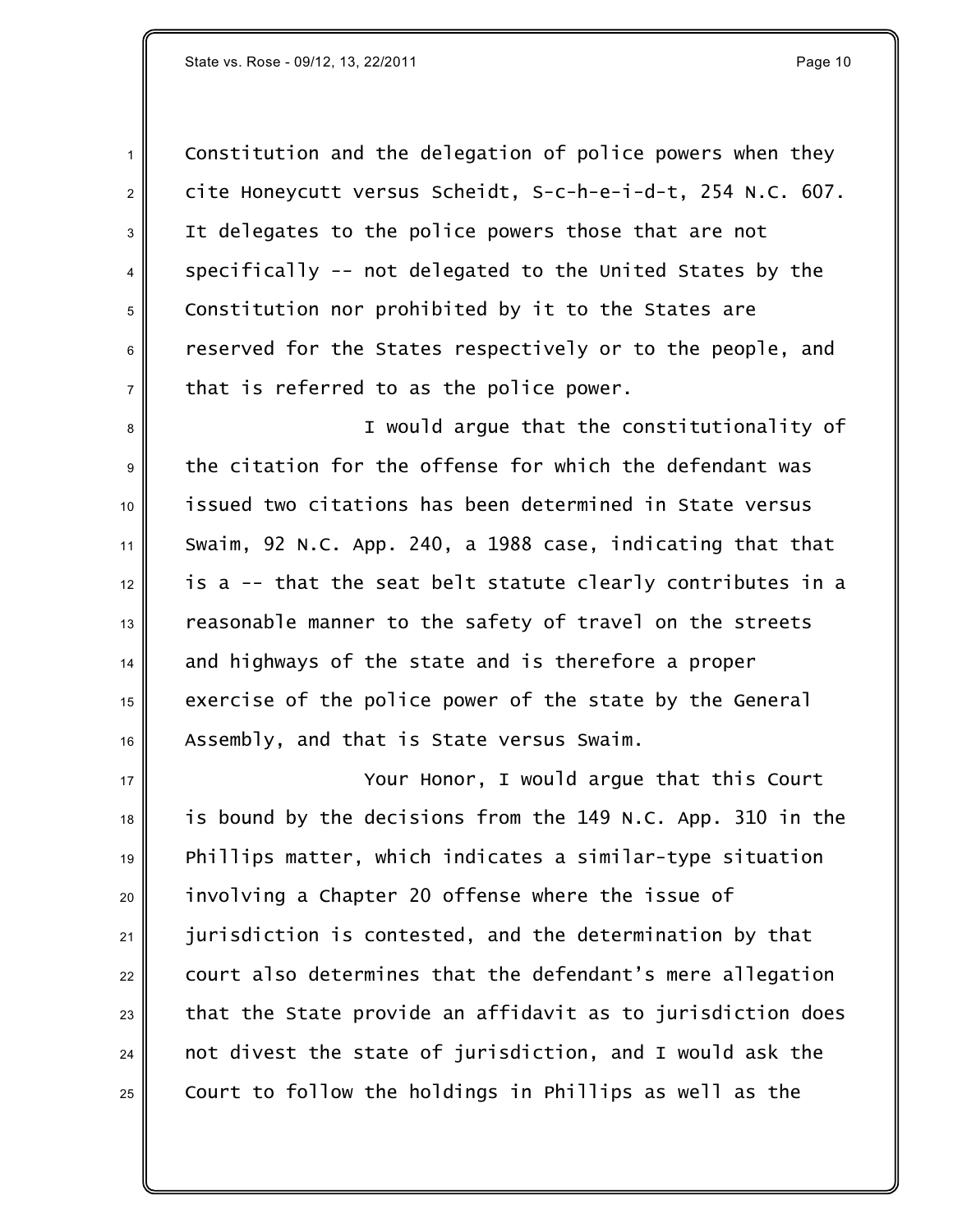| $\mathbf{1}$ | arguments of counsel and as well as the decision within the |
|--------------|-------------------------------------------------------------|
| 2            | state of North Carolina in 92 N.C. App. 240 pursuant to the |
| 3            | Tenth Amendment of the United States Constitution           |
| 4            | delegating the police powers to regulation by the State.    |
| 5            | I will point out that at the time the                       |
| 6            | defendant was a licensed North Carolina driver and had      |
| 7            | subjected herself to the jurisdiction and the laws related  |
| 8            | to obtaining and --                                         |
| 9            | THE COURT: And where is the evidence of                     |
| 10           | that?                                                       |
| 11           | Your Honor, it's indicated on<br>MR. BAUER:                 |
| 12           | the citation, I believe, where it says that there is        |
| 13           | driver's license information indicated.                     |
| 14           | THE COURT: It doesn't indicate whether it                   |
| 15           | was current or not.                                         |
| 16           | MR. BAUER: But we can put on evidence,                      |
| 17           | Your Honor, that the officer did in fact check that through |
| 18           | DMV.                                                        |
| 19           | THE COURT: Well, I'm not stopping anyone                    |
| 20           | from doing what you feel is necessary to meet your burden.  |
| 21           | But if the Court looks at the<br>MR. BAUER:                 |
| 22           | citation, it specifically refers to a driver's license,     |
| 23           | Number 24314307. And I would argue that to that end, Your   |
| 24           | Honor, the State -- this defendant has subjected herself to |
| 25           | the jurisdiction of the Court by $-$ and the State by       |
|              |                                                             |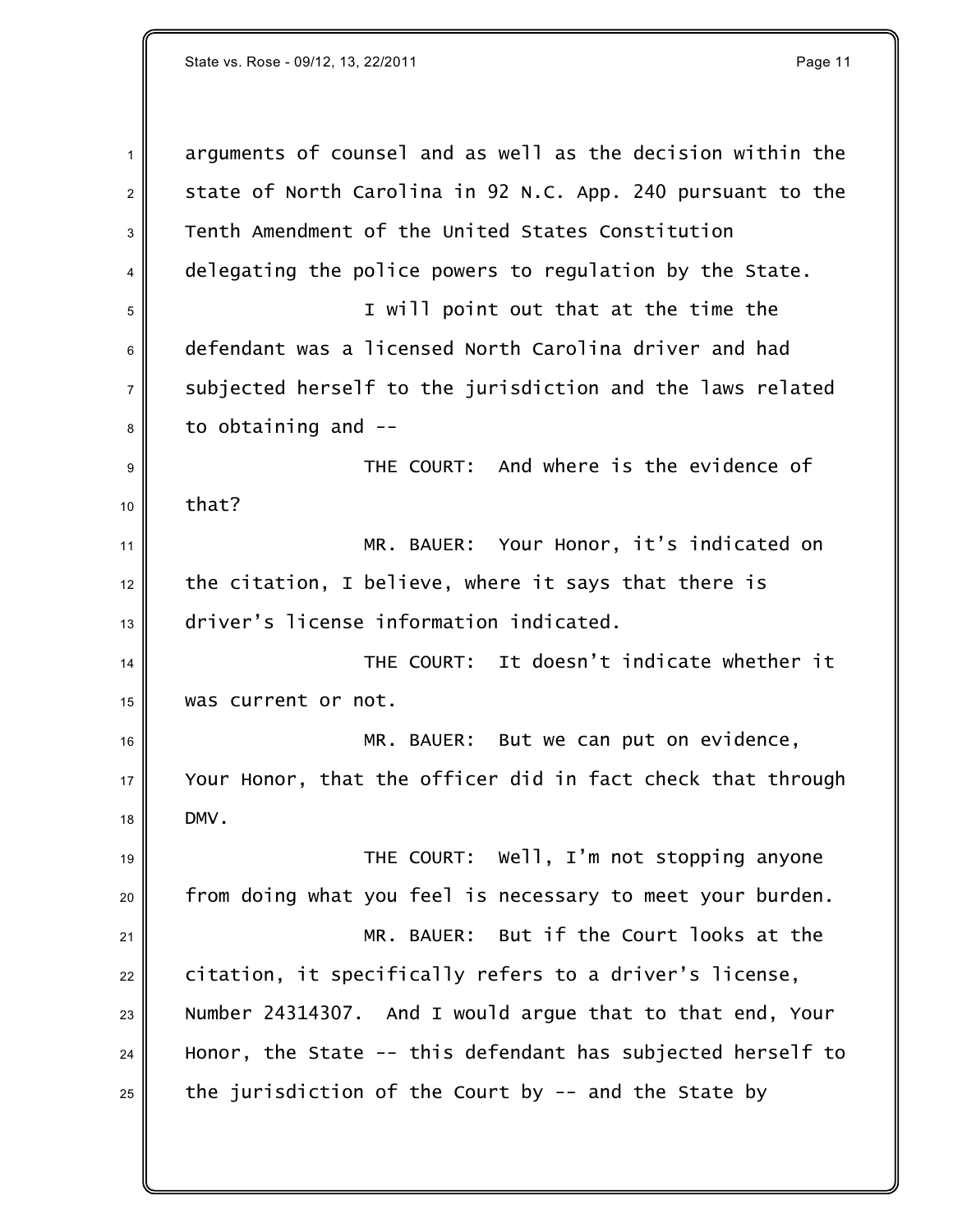State vs. Rose - 09/12, 13, 22/2011 **Page 12** and the state vs. Rose - 09/12, 13, 22/2011 getting licensed with the address that is before that. And  $2 \parallel$  I would tender at this point to call Trooper Shouse. **Put your left hand on the Bible, raise your**  $4 \parallel$  right hand, and listen to the Clerk. Whereupon, 6 || SHARI AUSTIN SHOUSE, having first been duly sworn, was examined and **b** testified as follows: MR. BAUER: Would you take the witness 10 stand, Trooper Shouse. THE COURT: Before you begin, Mr. Bauer. 12 Ms. Rose, are you an attorney? 13 || MS. ROSE: No, sir. THE COURT: All right. Just a brief explanation, when a witness is placed on the witness stand, the witness is placed under oath or affirmation; the party  $_{17}\parallel$   $\parallel$  who calls the witness conducts what is referred to as direct examination; following the direct examination, the party in opposition will be given an opportunity to cross- examine the witness. And under the conventions that apply in our courts, witnesses are typically addressed by counsel or pro se parties from a seated position at the counsel table. If it's necessary to approach a witness, then permission of the Court is required. If there is any cross-examination, I will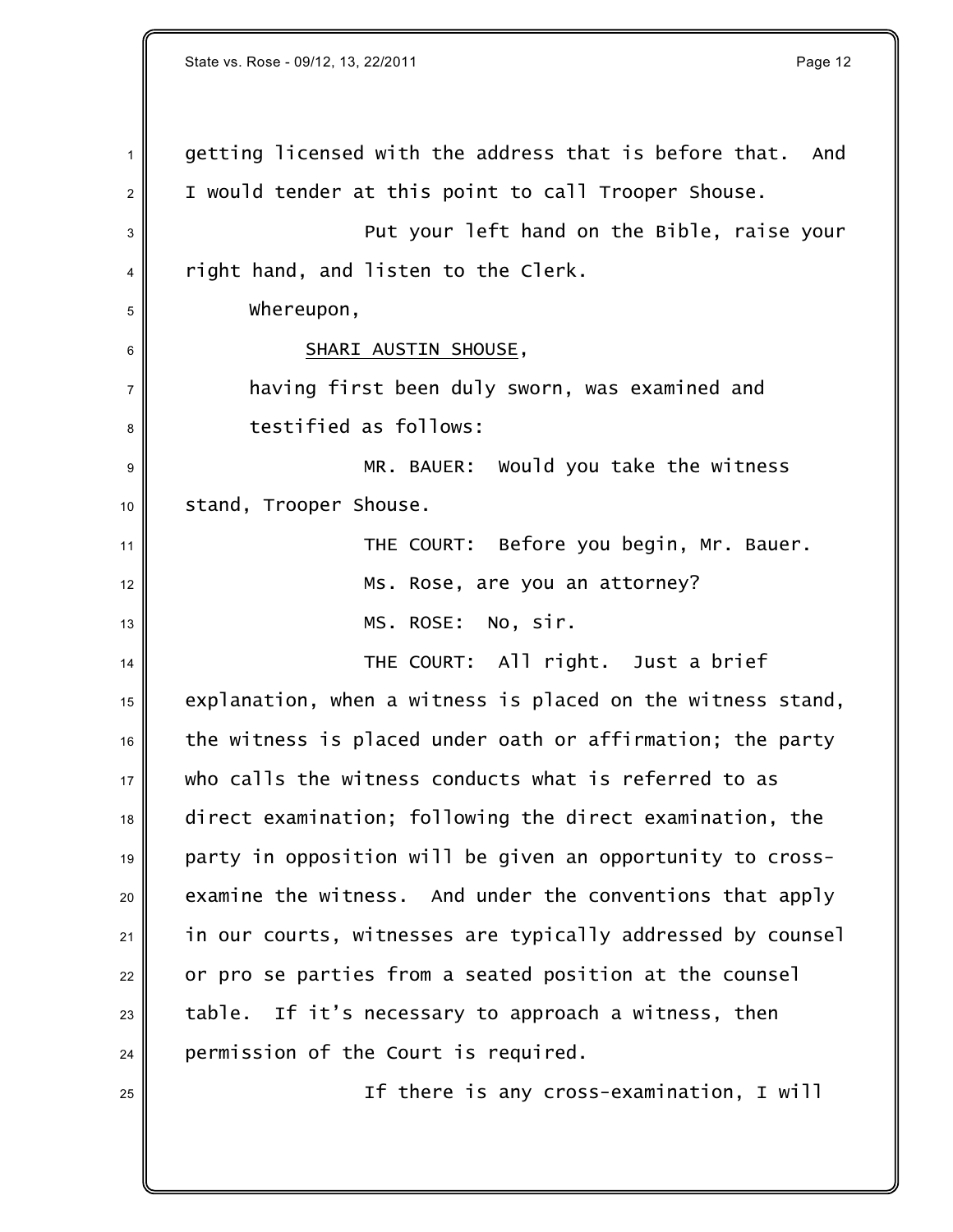| $\mathbf{1}$ | permit a redirect examination, limited in scope to the     |
|--------------|------------------------------------------------------------|
|              |                                                            |
| $\sqrt{2}$   | material covered on the cross-examination; and if there is |
| $\sqrt{3}$   | redirect, I will permit a recross, limited in scope to the |
| 4            | material covered on the redirect. Absent extraordinary     |
| 5            | circumstances, the witness will then be done.              |
| 6            | All right.                                                 |
| 7            | MR. BAUER: Thank you, Your Honor.                          |
| 8            | DIRECT EXAMINATION BY MR. BAUER:                           |
| 9            | Trooper, would you state your name for Judge<br>Q.         |
| 10           | Davis, please.                                             |
| 11           | My name is Shari Austin Shouse.<br>Α.                      |
| 12           | How are you currently employed?<br>Q.                      |
| 13           | I am a trooper with the North Carolina State<br>Α.         |
| 14           | Highway Patrol.                                            |
| 15           | Q. And were you so employed on the 21st of October,        |
| 16           | 2010, at approximately 10:30 in the morning?               |
| 17           | Yes.<br>Α.                                                 |
| 18           | How long have you been a trooper?<br>Q.                    |
| 19           | I was sworn in as a trooper in August of 1997.<br>Α.       |
| 20           | And how long have you been assigned to the<br>Q.           |
| 21           | Wilkes County area?                                        |
| 22           | I have been assigned to Wilkes, with the<br>Α.             |
| 23           | exception of seven months, for my entire career.           |
| 24           | And on the jurisdiction of the authority of your<br>Q.     |
| 25           | arrest powers, what are they contained within?             |
|              |                                                            |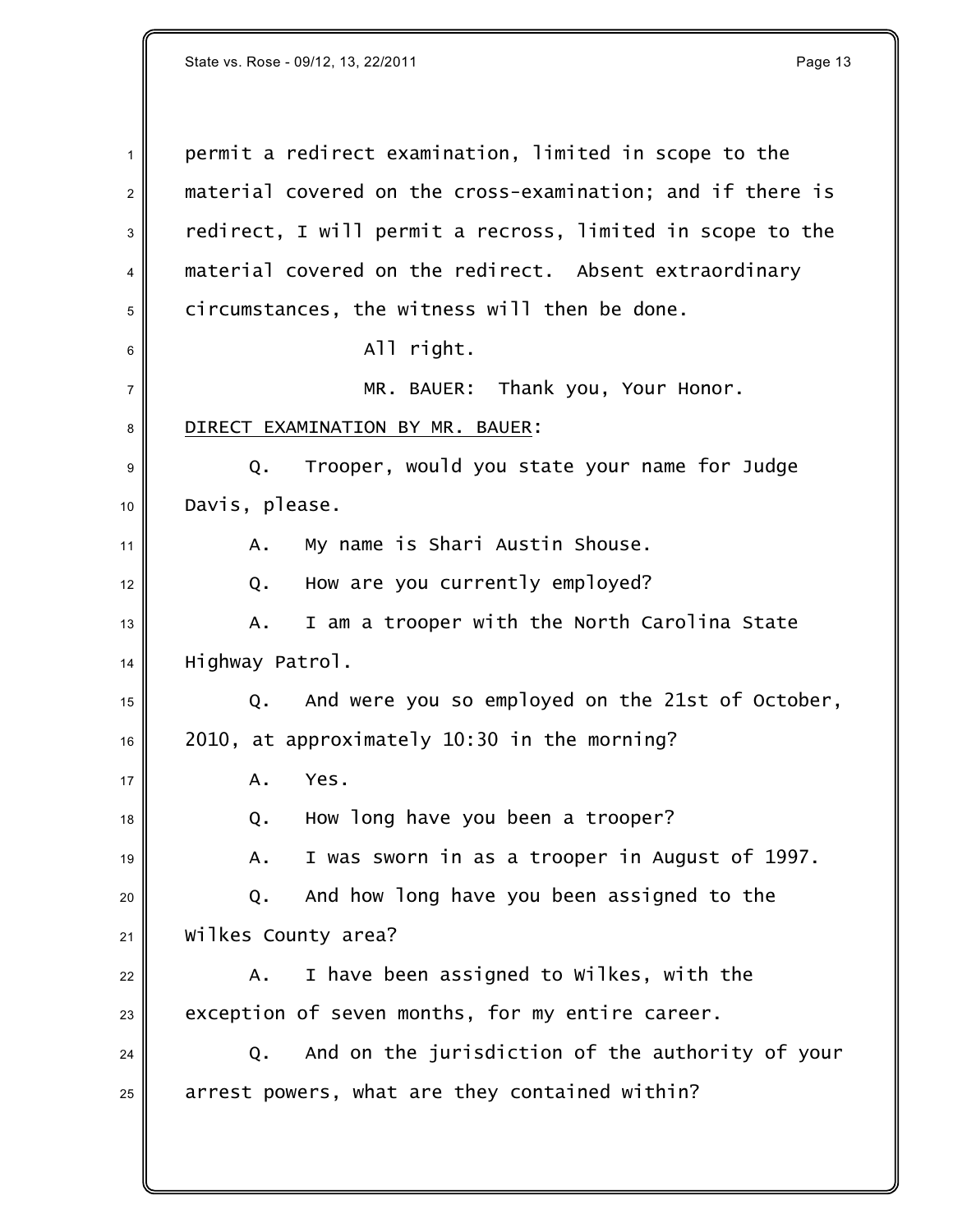|                | State vs. Rose - 09/12, 13, 22/2011<br>Page 14              |
|----------------|-------------------------------------------------------------|
|                |                                                             |
| $\mathbf{1}$   | The State of North Carolina.<br>Α.                          |
| $\overline{2}$ | On the 21st of October of 2010, about 10:00 in<br>Q.        |
| 3              | the morning, what were you doing?                           |
| 4              | Myself and Trooper Dean were conducting a<br>Α.             |
| 5              | checking station on the southbound ramp of 421, 16-18 exit. |
| 6              | And where is that located in?<br>Q.                         |
| $\overline{7}$ | That is in Wilkesboro. Actually, it's in the<br>Α.          |
| 8              | city limits.                                                |
| 9              | And is that within $--$ ? What county is that<br>Q.         |
| 10             | within?                                                     |
| 11             | wilkes County.<br>A.                                        |
| 12             | On that occasion did you have an opportunity to<br>Q.       |
| 13             | observe this defendant pass through that checking station?  |
| 14             | Yes.<br>A.                                                  |
| 15             | Would you tell Judge Davis how you came in<br>Q.            |
| 16             | contact with this individual, Ms. Rose?                     |
| 17             | She pulled up to the $-$ she's the operator of a<br>Α.      |
| 18             | champagne Chevrolet Ventura. She drove to the checkpoint,   |
| 19             | and she was not wearing her seat belt.                      |
| 20             | Did you approach that vehicle?<br>Q.                        |
| 21             | Yes.<br>Α.                                                  |
| 22             | Did you ask her to produce a driver's license?<br>Q.        |
| 23             | Yes.<br>Α.                                                  |
| 24             | what did she produce when asked?<br>Q.                      |
| 25             | Her driver's license.<br>Α.                                 |
|                |                                                             |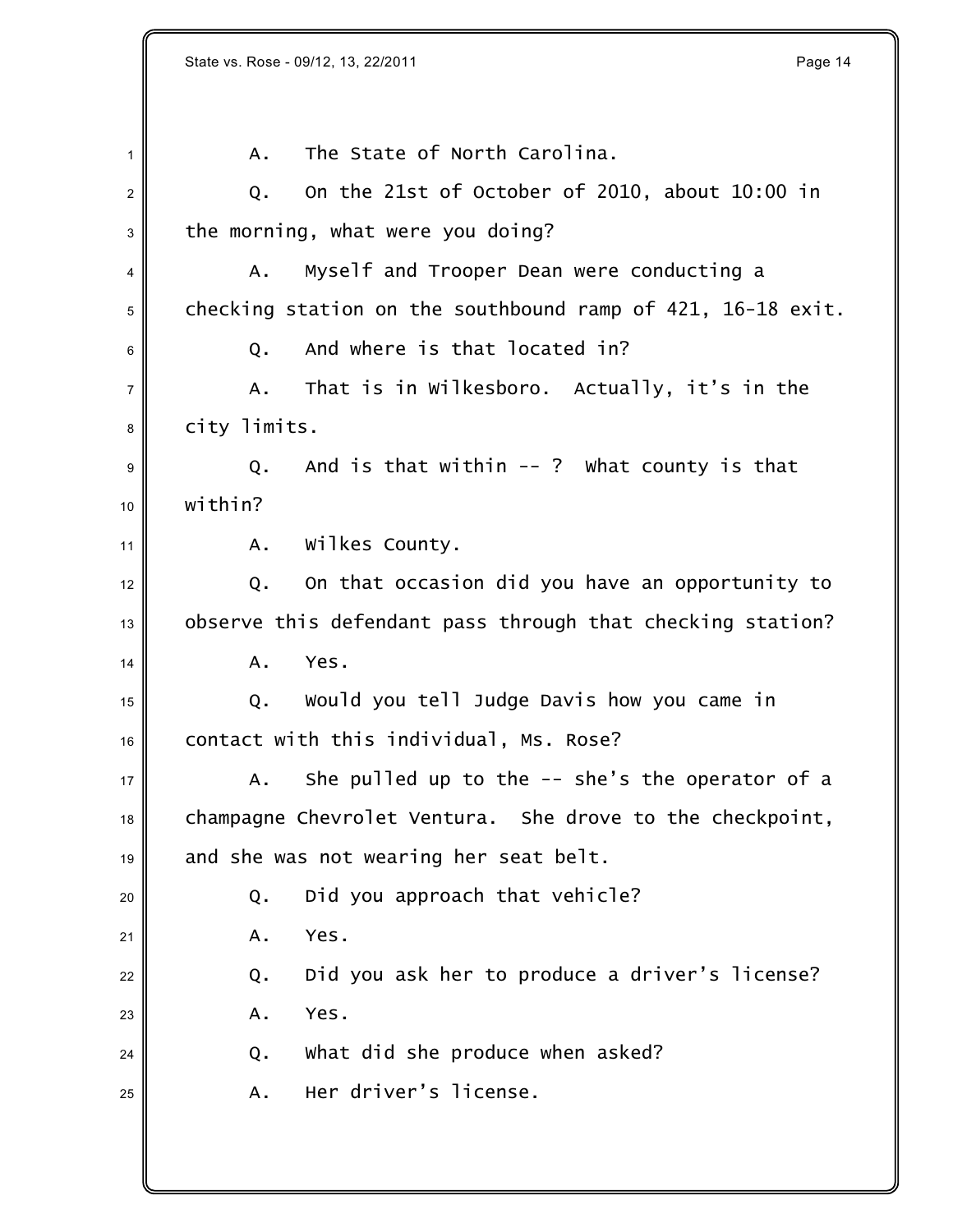Q. And was it in form and substance to which you're familiar with and recognized as a North Carolina driver's 3 l license?  $4 \parallel$  A. Yes. 5 Q. Did it identify the driver of that vehicle?  $6 \parallel$  A. Yes.  $\parallel$  0. And who was that that was identified in that North Carolina driver's license? **A.** Amanda Lea Rose.  $\parallel$  Q. At that time were you utilizing an electronic  $\parallel$  citation form?  $12 \parallel$  A. Yes. 13 Q. And if you would, explain to Judge Davis how information is gathered to be entered into this electronic citation.  $\parallel$  A. You just enter the -- you can manually enter the  $\parallel$  information or you can do a search of the information if you have coverage.  $_{19}$   $\parallel$  Q. And did she identify herself as Ms. Amanda Lea <sup>20</sup> Rose?  $\parallel$  A. Yes. Q. Did you confirm the address that was on the driver's license as to the address that is also with her, if you recall?  $_{25}$   $\parallel$  A. I don't really recall her exact address.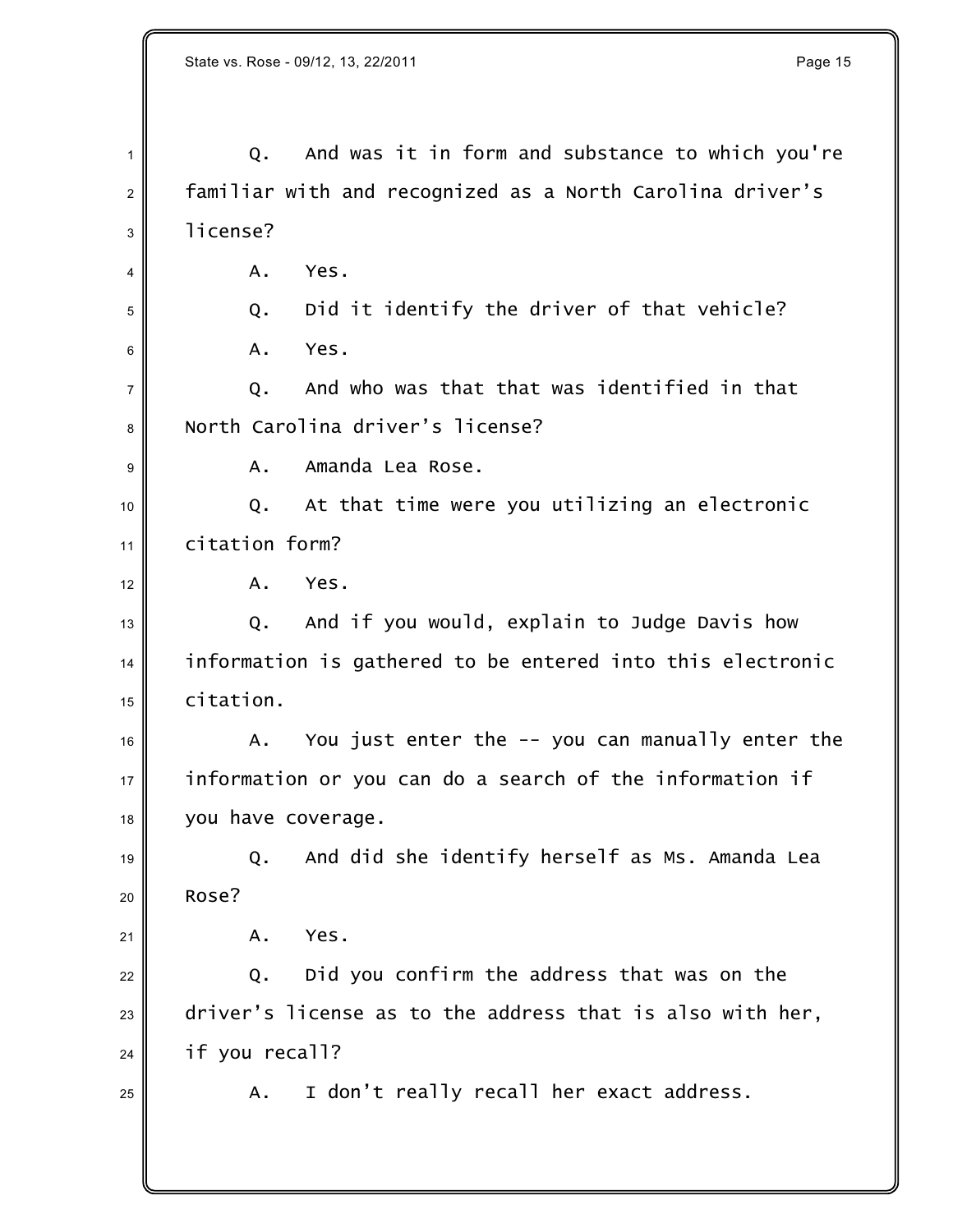$1 \parallel$  Q. And did you, in the process of your --2 conducting your citation as well as your investigation as to the no seat belt, did you query the North Carolina Division of Motor Vehicles to see if in fact the license was a valid license?  $\parallel$  A. Yes. Q. Did you get information confirming that? **A.** Yes. 9 Q. And did it have an expiration date -- $10 \parallel$  A. Yes. Q.  $-$  on the license? I'm sorry? A. Yes, sir. Q. And was there anything about that expiration date at that time, in October of 2010, that caused you to take enforcement action about her driving a vehicle and  $17 \parallel$  that driver's license?  $\parallel$  A. I don't understand. Q. Okay. Were you able to ascertain if she was lawfully, pursuant to that driver's license, driving  $-$  operating a vehicle on the street or highways, absent the  $22 \parallel$  seat belt? A. Yes, she was. Q. Did you have some conversation with her regarding the seat belt?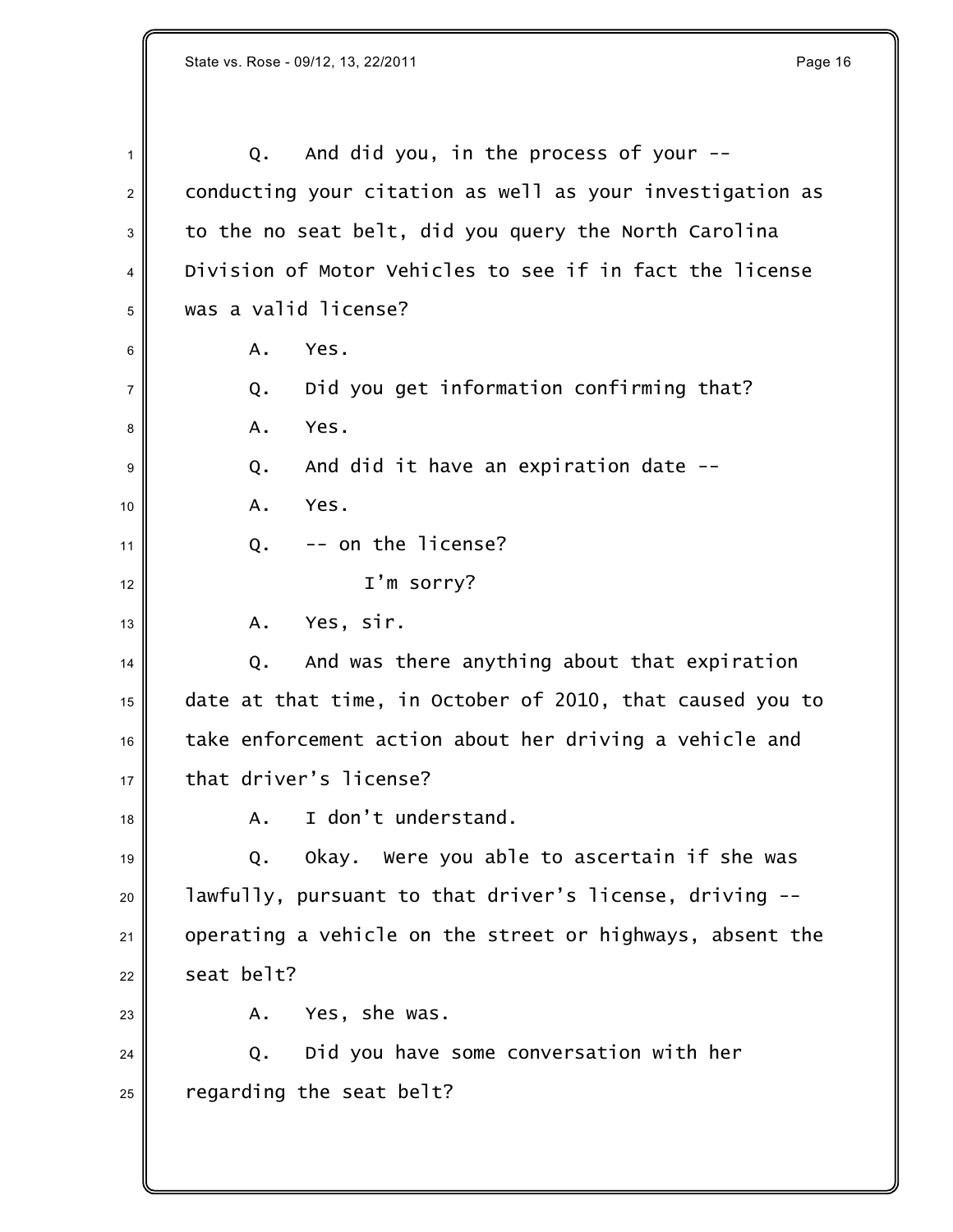| $\mathbf{1}$ | Yes, sir.<br>Α.                                             |
|--------------|-------------------------------------------------------------|
| 2            | And what was that conversation?<br>Q.                       |
| 3            | I asked her why she was not wearing her seat<br>Α.          |
| 4            | belt.                                                       |
| 5            | And what did the defendant, Ms. Rose, tell you?<br>Q.       |
| 6            | She said that she was an adult.<br>Α.                       |
| 7            | What happened from there?<br>Q.                             |
| 8            | I issued the citation, reapproached the vehicle,<br>Α.      |
| 9            | explained the citation. I advised her to put her seat belt  |
| 10           | on prior to pulling back onto the roadway.                  |
| 11           | She stated that she was not going to put                    |
| 12           | her seat belt back on, that she had all day. My response    |
| 13           | was I had all day too.                                      |
| 14           | She then proceeded to pull back onto the                    |
| 15           | roadway without her seat belt on. She crossed the bridge    |
| 16           | over 421. I hit my siren, had my blue lights on already.    |
| 17           | She pulled onto the northbound on-ramp of 421 and stopped.  |
| 18           | And $I$ --                                                  |
| 19           | Did you reapproach the vehicle at that point?<br>Q.         |
| 20           | I did.<br>A.                                                |
| 21           | And did you identify the driver at that time?<br>Q.         |
| 22           | I did.<br>A.                                                |
| 23           | Was that the same person that you had previously<br>Q.      |
| 24           | had the interaction at the checking station at the other -- |
| 25           | just up the road?                                           |
|              |                                                             |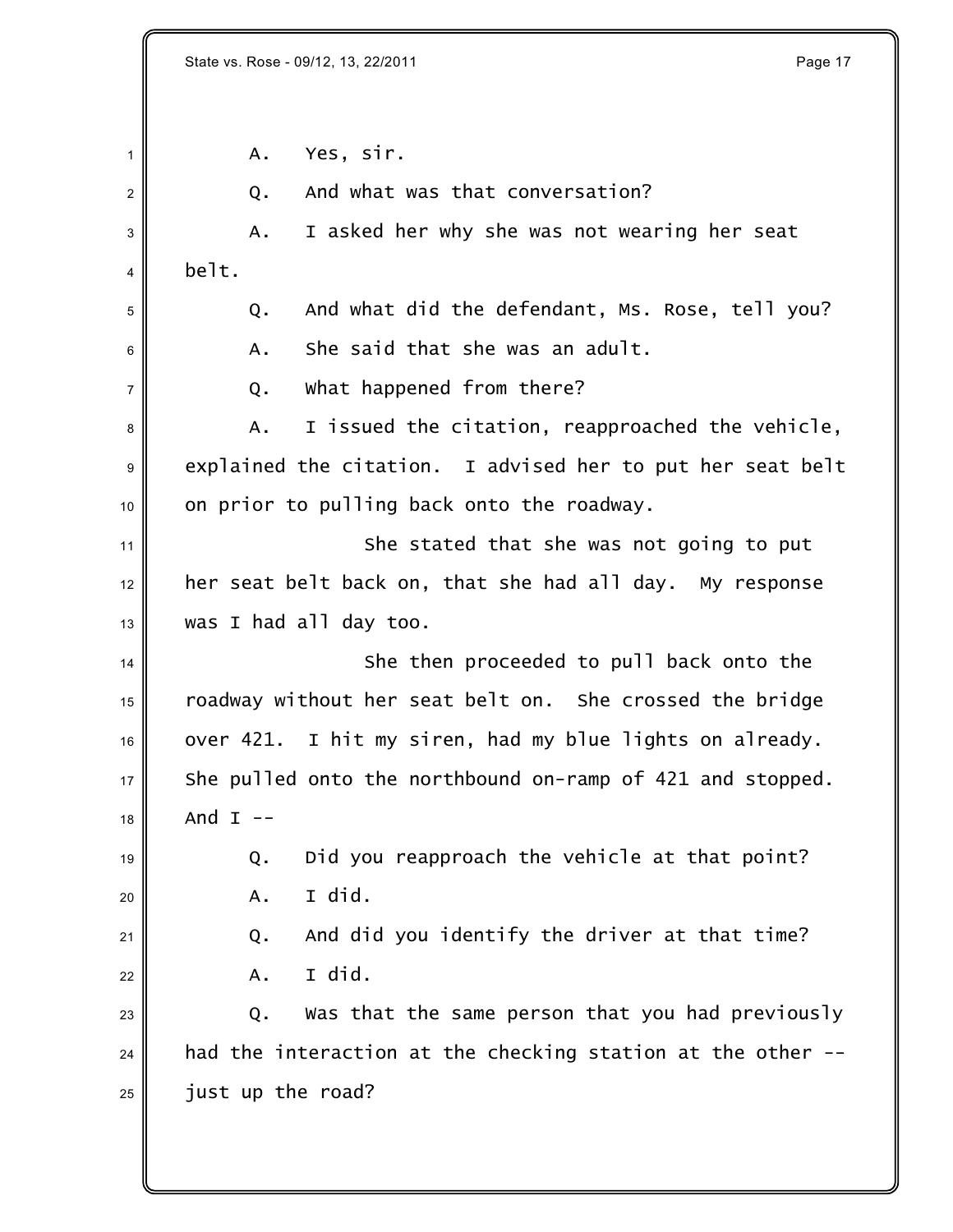State vs. Rose - 09/12, 13, 22/2011 **Page 18** 

 $1 \parallel$  A. Yes.

2 O. Amanda Rose?

 $3 \parallel$  A. Yes.

 $\Vert$  4 Q. And did she again hand you her driver's license?  $\parallel$  A. I didn't need them.

6 Q. Okay. Did you have conversation with her again at that point?

**A.** Yes.

 $\mathfrak{g} \parallel$   $\qquad \qquad$  O.  $\qquad$  And what was that conversation at the second stop, just down the road?

  $\parallel$  A. I explained to her that every time she pulled onto the roadway without her seat belt on, I would issue her a ticket for not wearing her seat belt.

 Q. And at some point -- you didn't have to issue her another seat belt ticket that day, did you?

  $\parallel$  A. No. I issued two; the first one, and then the  $17 \parallel$  second one.

 Q. The one where she came through the checking station without her seat belt on, and then when she drove off from the checking station without her seat belt on?

A. Yes.

 Q. Okay. At the second stop or the  $-$  the second 23 encounter  $-$  let's use that term  $-$  did she have some conversation, after you and she had engaged in the discussion that she had all day and you had all day as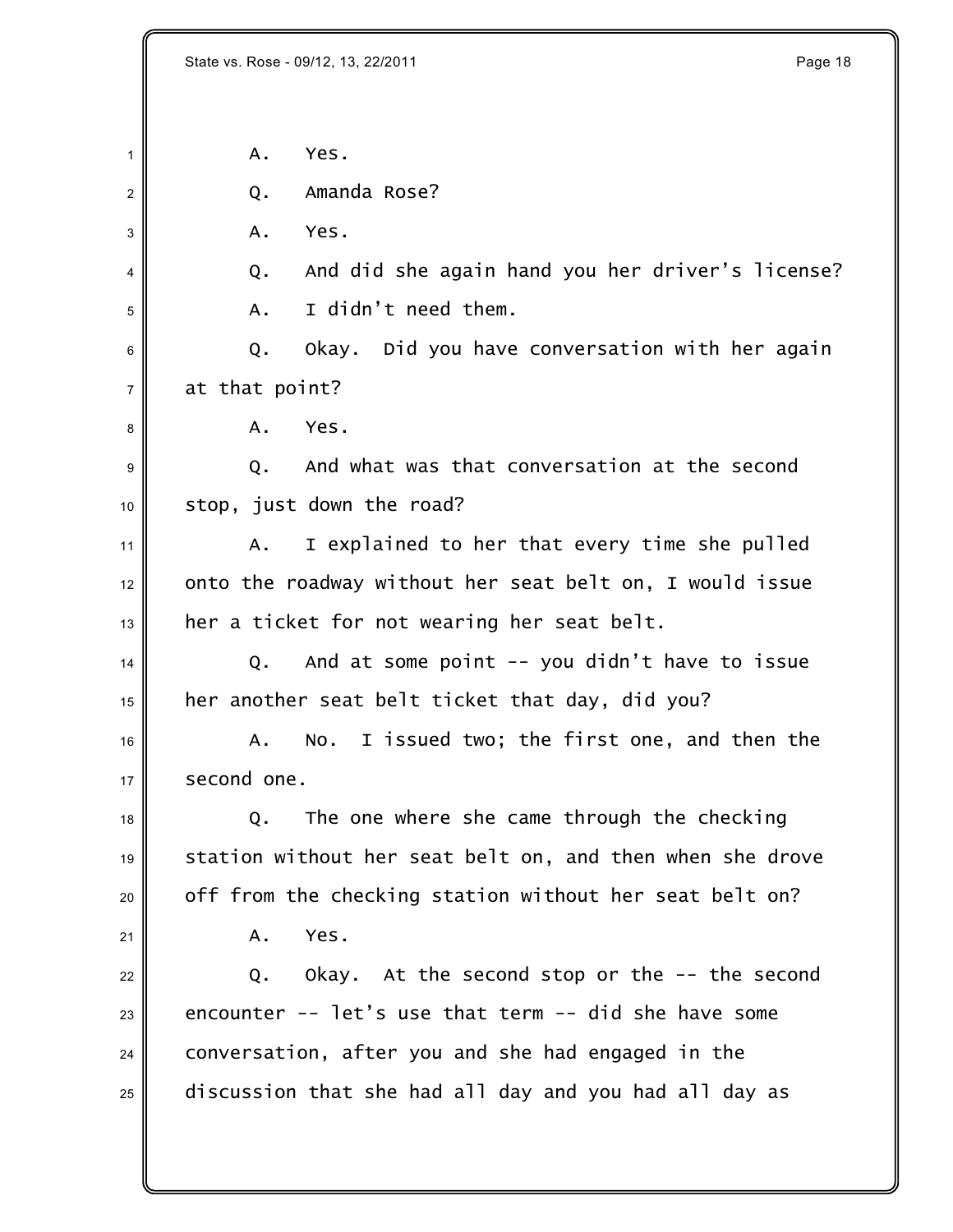$1 \parallel$  well, with your supervisor?  $\parallel$  A. When I stopped her the second time, I contacted 3 my supervisor, and he requested that I put her on my cell  $4 \parallel$  phone. I gave her my cell phone so he could speak with her. 6 Q. Okay. And you didn't hear what was spoken to by  $7 \parallel$  your supervisor and  $\mathsf{B} \parallel \qquad \qquad \mathsf{A}$ . No. 9 Q. -- this defendant; is that correct? A. That is correct. Q. At that point, when she left after you were finished -- well, before we get to that, Did you then issue another citation for another seat belt violation? A. For the second time, yes, sir. Q. Okay. Once the citation had been generated in your vehicle, what did you do?  $\parallel$  A. I issued the second citation to her. Q. Did you then -- ? Was she free then to leave?  $\parallel$  A. Yes. She put her seat belt on. Q. The information that you entered into the -- for the citation, you entered a driver's license number. Is that the driver's license number consistent with what you received from this defendant?  $24 \parallel$  A. Yes.  $_{25}$  |  $_{25}$  |  $_{0}$  Is that 24314307?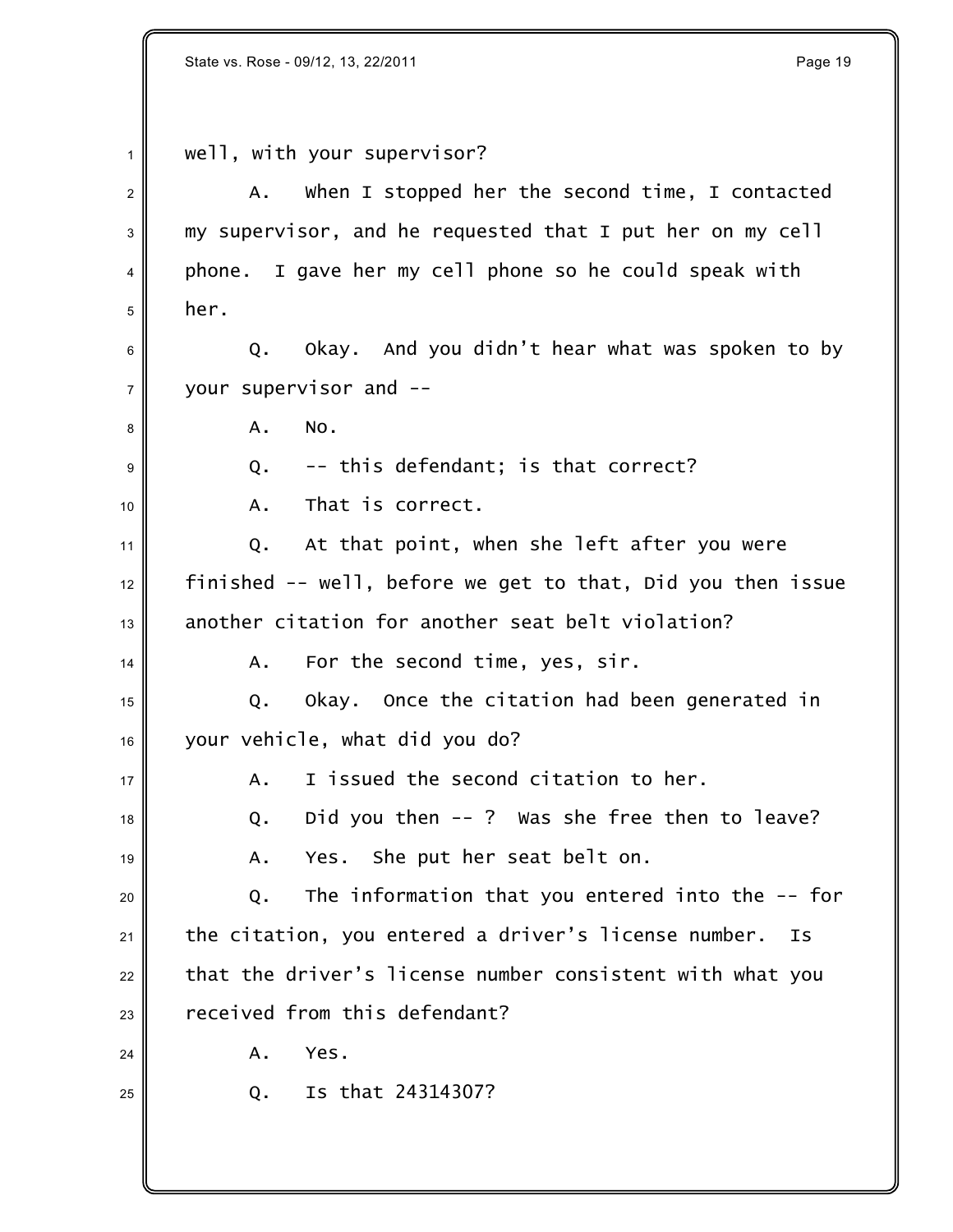$1 \parallel$  A. Yes.

| 2              | And is that the number that you queried through<br>Q.       |
|----------------|-------------------------------------------------------------|
| 3              | the North Carolina Division of Motor Vehicles?              |
| 4              | Yes.<br>Α.                                                  |
| 5              | And that's the -- you received information that<br>Q.       |
| 6              | that was a valid license at that point?                     |
| $\overline{7}$ | Yes.<br>Α.                                                  |
| 8              | And the address that's on the citation is also<br>Q.        |
| 9              | indicative of the information contained within her driver's |
| 10             | license; is that correct?                                   |
| 11             | Yes.<br>A.                                                  |
| 12             | And you charged her for the failure to wear a<br>Q.         |
| 13             | seat belt under $20-135.2(a)$ ; is that $-$ as well?        |
| 14             | Yes.<br>Α.                                                  |
| 15             | All right. And then that signature that is<br>Q.            |
| 16             | generated, is that generated when you hit the print button  |
| 17             | on your in-car computer?                                    |
| 18             | Yes.<br>Α.                                                  |
| 19             | And that's your electronic signature; is that<br>Q.         |
| 20             | correct?                                                    |
| 21             | Yes.<br>Α.                                                  |
| 22             | And you are in fact the individual who had these<br>Q.      |
| 23             | two contacts with this defendant that day in October of     |
| 24             | 2010, approximately 10:30 and 10:40 in the morning?         |
| 25             | Yes.<br>Α.                                                  |
|                |                                                             |
|                |                                                             |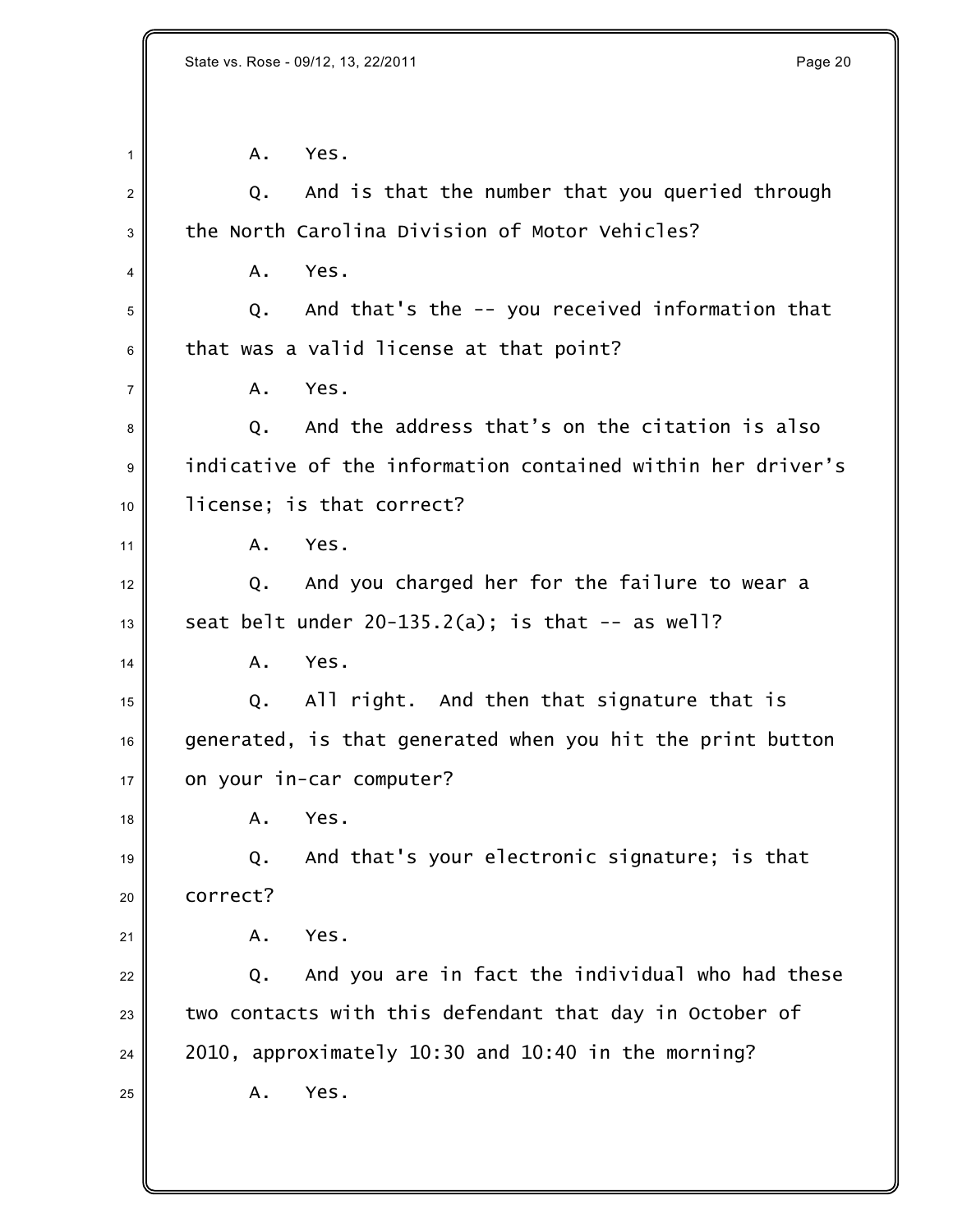Q. On the citation, as it indicates, it is then  $2 \parallel$  electronically transmitted at some point during the day to the Clerk's office; is that also correct?  $4 \parallel$  A. Yes. Q. And you indicated where she is to appear and  $6 \parallel$  when?  $7 \parallel$  A. Yes.  $\vert$ 8  $\vert$  Q. And a citation number as well? **A. Yes.**  Q. The citation -- what county was she to appear 11 |  $\ln$  in? A. Wilkes County. Q. And does it tell her where to -- where she is to appear, and the directions are on the citation as well? A. It tells her where to appear, the court date, the date, time, location, courtroom. 17 MR. BAUER: Your Honor, I would tender the witness for cross-examination. 19 THE COURT: All right. Ms. Rose, you may cross-examine the witness. 21 || MS. ROSE: Your Honor, my understanding is that we are in trial with regard to  $-$ - in jurisdiction; is that correct? **THE COURT:** I'm sorry? MS. ROSE: Are we at trial?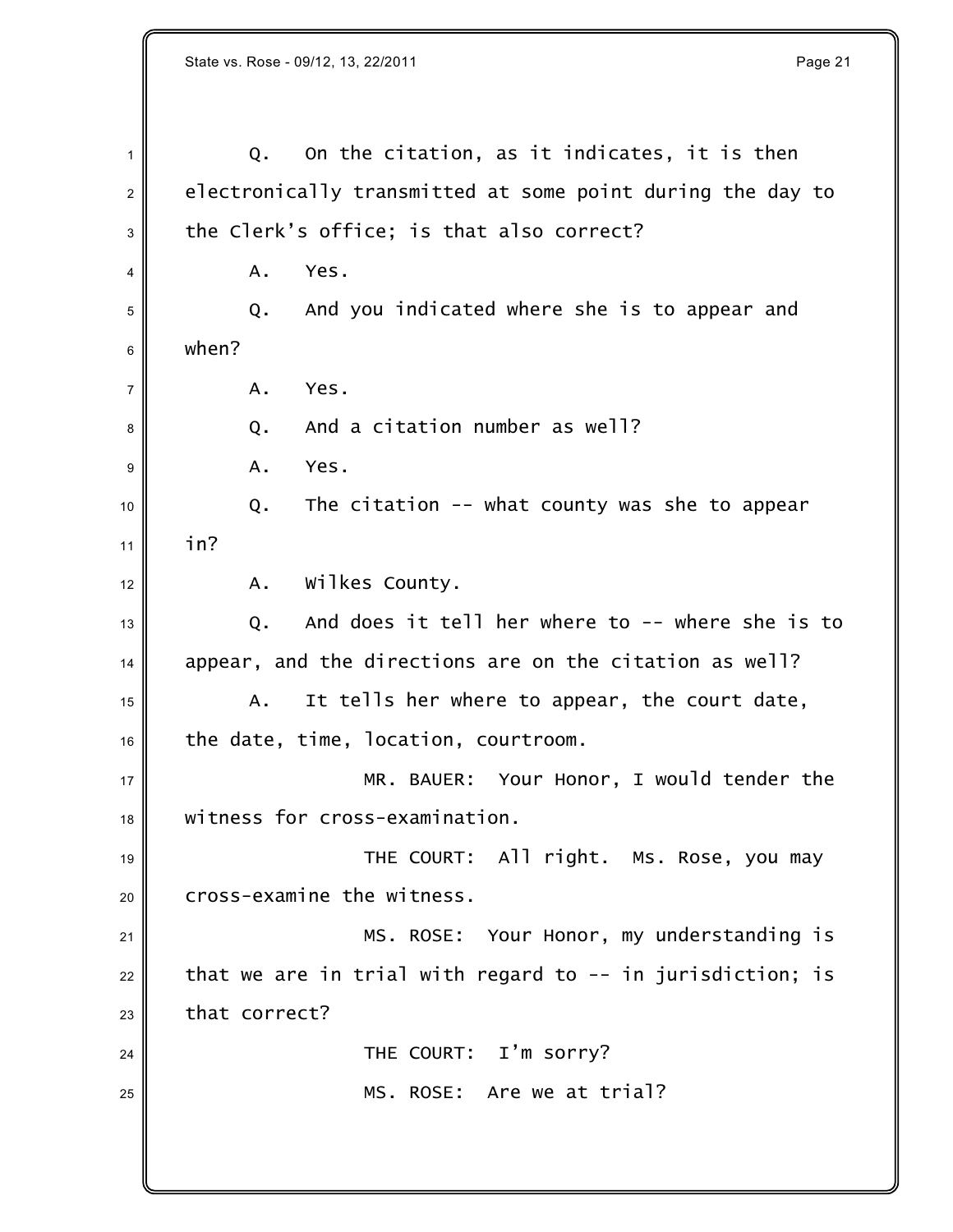$1 \parallel$  THE COURT: No, ma'am. 2 MS. ROSE: Okay. I think right now I'm  $3 \parallel$  going to object to the calling of the witness because my 4 jurisdictional argument is -- has not been really addressed <sup>5</sup> by the prosecution. <sup>6</sup> My jurisdictional argument is based on the <sup>7</sup> Reconstruction Acts and whether or not they were lawful and 8 constitutional and violated due process of law, and I have 9 explained that very clearly in my memorandum of law. And  $10$  as such, I am -- I am -- well, it's a historical fact that  $11$  the original state of North Carolina under the Constitution  $12$  of 1776 was put into abeyance, and then the Constitution of  $13 \parallel$  1868 created  $-$ 14  $\parallel$  THE COURT: The question now is whether you  $15$  wish to ask any questions of this witness. <sup>16</sup> MS. ROSE: No, sir.  $17 \parallel$  THE COURT: The witness may step down. 18 No. 2011 THE WITNESS: Thank you, Your Honor. <sup>19</sup> (Witness is excused.) <sup>20</sup> THE COURT: Further evidence for the State? 21 MR. BAUER: Your Honor, that would be the  $22$  evidence from the stand?  $23$   $\parallel$  THE COURT: All right. 24 MR. BAUER: We would move to introduce and  $25$  have the Court take judicial notice of the North Carolina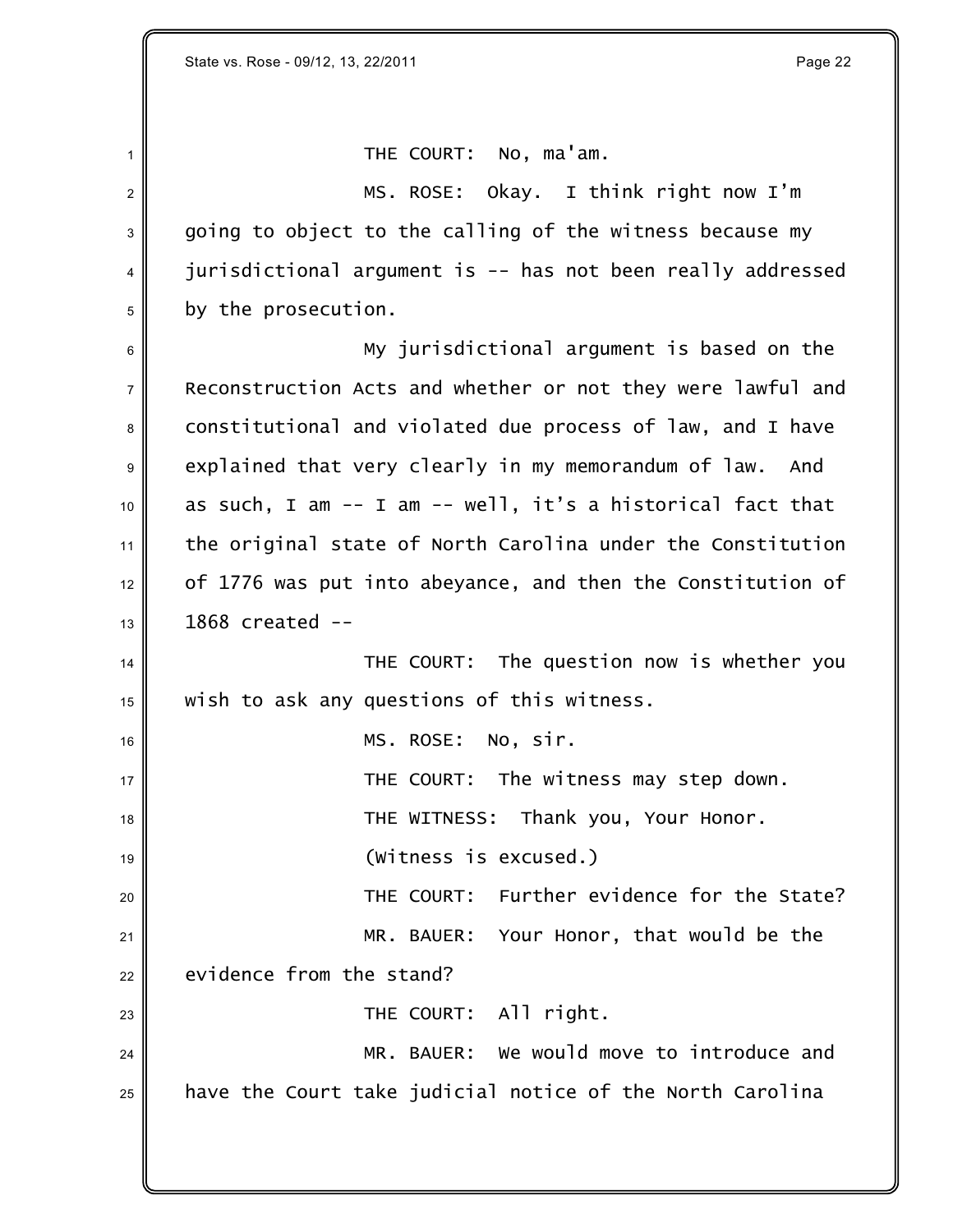1 General Statutes and their relevant portions, 15A as well  $2 \parallel$  as 7A-253 and 7A-271(d), which gives the Court jurisdiction 3 of this Court over -- jurisdiction over infractions that  $4 \parallel$  are transactionally related. The General Statute and the cases that I have cited by our courts, including 20- 135.2(a) and the decision of the Court of Appeals in *State versus Swaim*, 92 N.C. App. 240. THE COURT: Did you hand up those cases? MR. BAUER: I did not hand up that last case, Your Honor. I can get that, *State versus Swaim*, as to constitutionality --**THE COURT:** Okay. MR. BAUER: I don't know if it's behind the court in the versions of the Court of Appeals' decisions or in the volumes there in the courtroom. I'll get the volume 16 with that decision. THE COURT: All right. Well, you don't  $18 \parallel$  need to do it right now. 19 MR. BAUER: Oh. Okay. I'm sorry. I thought you were asking me to  $-$ 21 || THE COURT: All right. At this point then I will hear arguments whether the State has met its burden of showing jurisdiction exists. I will give the respondent, Ms. Rose, the first argument and a rebuttal. MS. ROSE: First of all, Your Honor --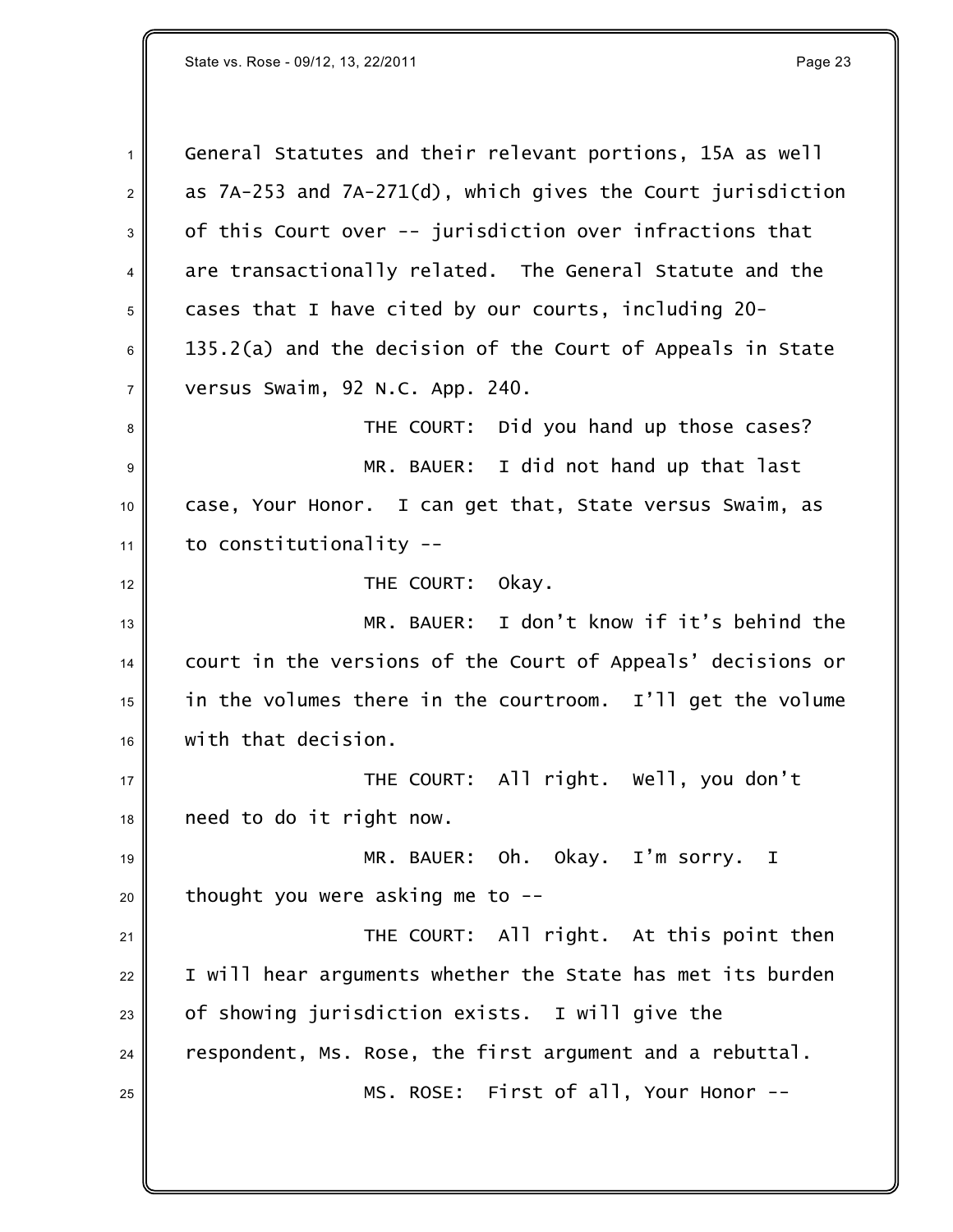1 **THE COURT:** Before you start, I will tell 2 you that I have read all of the materials that have been 3 presented to me in the file, which includes a notice of 4 void judgment, a copy of what purports to be a proclamation  $5 \parallel$  signed by Charles -- John Charles Ainsworth. 6 MS. ROSE: Okay.  $7 \parallel$  THE COURT: A copy of a paperwriting --<sup>8</sup> MS. ROSE: That is a letter of surrender 9 From the Governor, Governor Jonathan Worth. 10 **THE COURT:** -- which does not appear to  $11$  have a signature. In any event, I'll hold it up. It 12 appears to be something you have presented.  $\begin{matrix} \text{13} \end{matrix}$  MS. ROSE: That is a surrender letter from <sup>14</sup> Governor Jonathan Worth. <sup>15</sup> THE COURT: Okay. A declaration of re- $16$  establishment of the North-Carolina American Republic; a <sup>17</sup> memorandum of law in support of challenge to jurisdiction,  $18$  and attachments thereto. 19 MS. ROSE: All this paperwork, Your Honor,  $20$  is evidence to support that I am a state citizen under the  $21$  re-established de-jure state of North Carolina, which was  $22$  re-established, as you saw, on December 1st of 1997, and as  $23$  such, I have moved my points of contact from the defacto  $24$  state which was created by the constitution of 1868.  $25$   $\parallel$   $\qquad$   $\qquad$   $\qquad$   $\qquad$   $\qquad$   $\qquad$   $\qquad$   $\qquad$   $\qquad$   $\qquad$   $\qquad$   $\qquad$   $\qquad$   $\qquad$   $\qquad$   $\qquad$   $\qquad$   $\qquad$   $\qquad$   $\qquad$   $\qquad$   $\qquad$   $\qquad$   $\qquad$   $\qquad$   $\qquad$   $\qquad$   $\qquad$   $\qquad$   $\qquad$   $\qquad$   $\qquad$   $\qquad$   $\qquad$   $\qquad$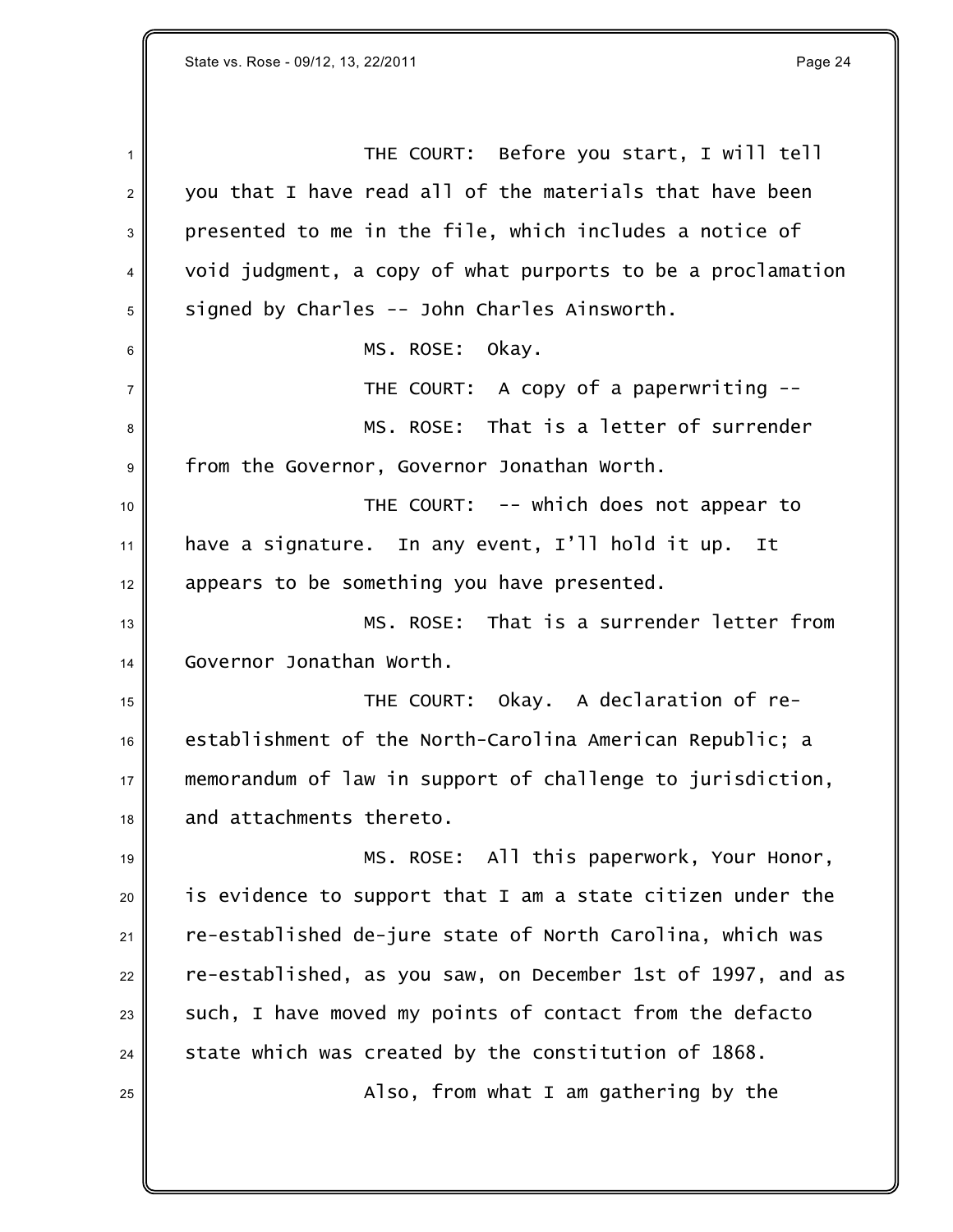$1$  avoidance of the actual issue from the State, is that they 2 are suggesting that the Reconstruction Acts were lawful and 3 constitutional. They did not violate any aspect of due  $4 \parallel$  process of law, that the original intention of Article IV,  $5$  Section 4, in the Constitution was to delegate to Congress  $6$  the authority to annul existing states and to create new  $7 \parallel$  states at its own pleasure and new body politics. 8 So if he would speak to that matter, I <sup>9</sup> would appreciate some paperwork to back that up and proof  $10$  in writing so that I could review that as well. <sup>11</sup> THE COURT: The State has rested its case. 12 || MS. ROSE: Can I have cites and proof to  $13 \parallel$  that? <sup>14</sup> THE COURT: I'm sorry? 15 || MS. ROSE: I'm sorry. Of that case, of  $16$  that particular matter? 17 **Number 2015 THE COURT: No, ma'am.** They have rested  $18$  their case. Whatever they have presented, they have  $19$  presented. 20 MS. ROSE: Okay. So they pretty much have  $21$  not addressed the entire issue that I have addressed here.  $22$   $\parallel$  THE COURT: Well, that may be your opinion. 23 MS. ROSE: Well, that's exactly the  $24$  paperwork that I have submitted in challenging their  $25$  position.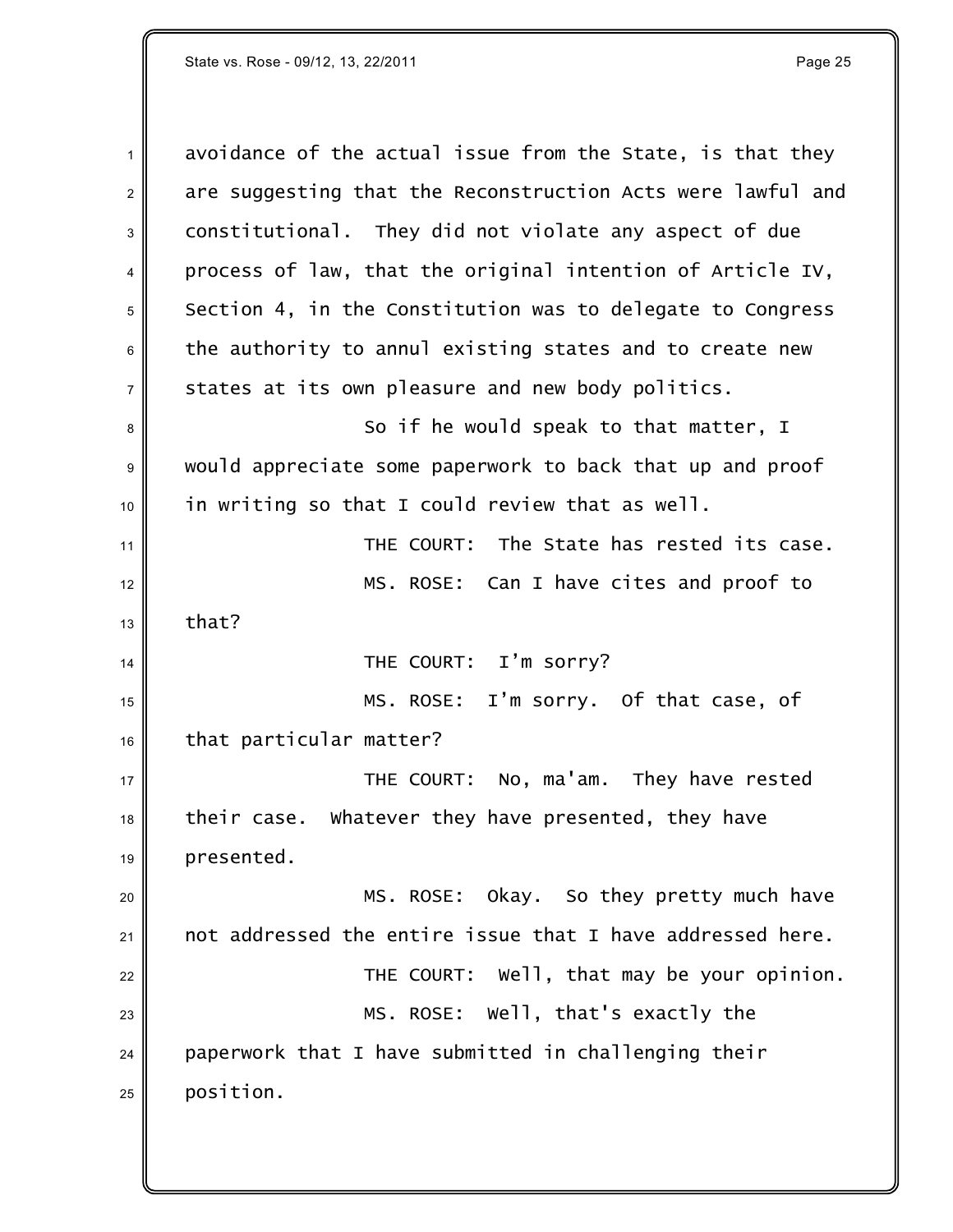State vs. Rose - 09/12, 13, 22/2011 **Page 26** 

1 THE COURT: I'm not going to argue with  $2 \parallel$  you. That's not my job. I'm here to listen. 3 MS. ROSE: I'm just saying it on record,  $4 \parallel$  sir. And so until the State can prove  $\parallel$  jurisdiction in that regard, then there is no cause before  $7 \parallel$  the Court, Your Honor. THE COURT: All right. MR. BAUER: Your Honor, we have followed 10 the jurisprudence as set forth by our courts and our legislature and that with which we operate under, the North 12 Carolina General Statutes as they have been enacted in how the citizens of North Carolina are to compose themselves and conduct themselves, the laws of which they are to follow and how they are to follow. And when it is challenged or there is an alleged violation, how we are  $17 \parallel$  supposed to deal with them. **I** would argue, Your Honor, that the state of North Carolina lawfully has enacted Chapter 20, that this Court is bound by the decisions of the Court of Appeals that have been presented to this Court, and this Court is, under the authority granted to it through the General Assembly and the separation of powers within here  $-$  -- of North Carolina, this Court has jurisdiction and venue  $_{25}\parallel$   $\,$  over this matter pursuant to 15A -- North Carolina General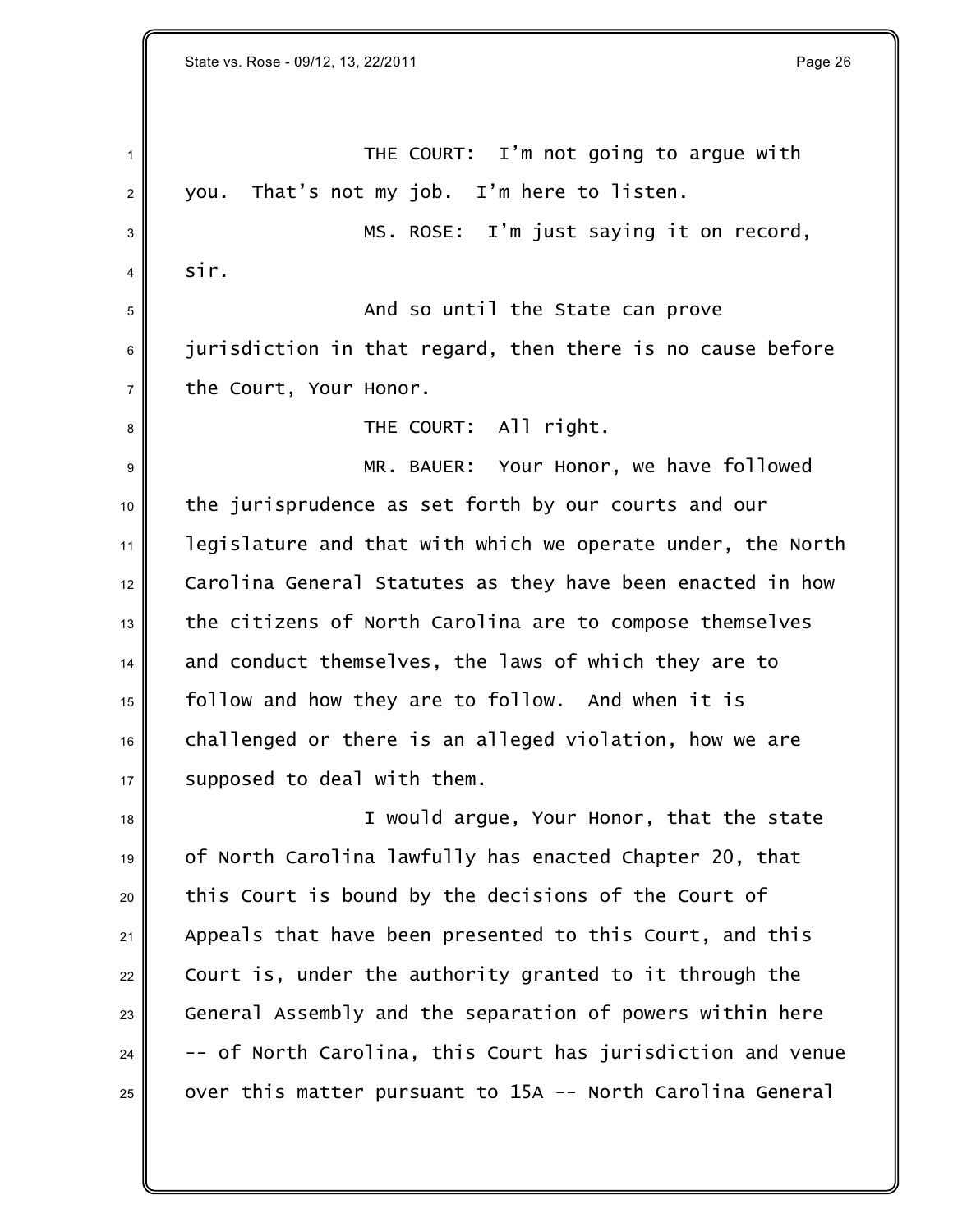Statute 15A-1115 on an appeal from the District Court to  $2 \parallel$  the Superior Court of this infraction.

 Your Honor, you have heard evidence from a  $4 \parallel$  trooper with the North Carolina State Highway Patrol, who has statewide jurisdiction and arrest authority to enforce the laws of this state, before this court.

 $7 \parallel$  she testified that on the date of the state of the state of the state of the state of the state of the state of the state of the state of the state of the state of the state of the state of the state of the state of 8 alleged offenses she was on duty as a trooper. The 9 offenses occurred here in Wilkes County, where this Court is holding court; how she comported with the requirements of the issuance of a citation alleging a crime that was charged, the date and location of that, the identification of the officer issuing the citation and where the defendant was supposed to report to court, at the time and the date.

15 || I would further arque that you have heard  $\parallel$  evidence that this defendant has submitted herself to the  $\parallel$  iurisdiction of the Court by obtaining a privilege license through the state of North Carolina, that being the privilege to operate a motor vehicle, and that she was | lawfully -- had obtained that privilege license and subjected herself to the jurisdiction, I would argue to the Court, with that privilege license, which in North Carolina was also known as North Carolina driver's license.

**Your Honor, these cases at the level of**  $_{25}\parallel$   $\,$  this Court, this Court and decisions of the Appellate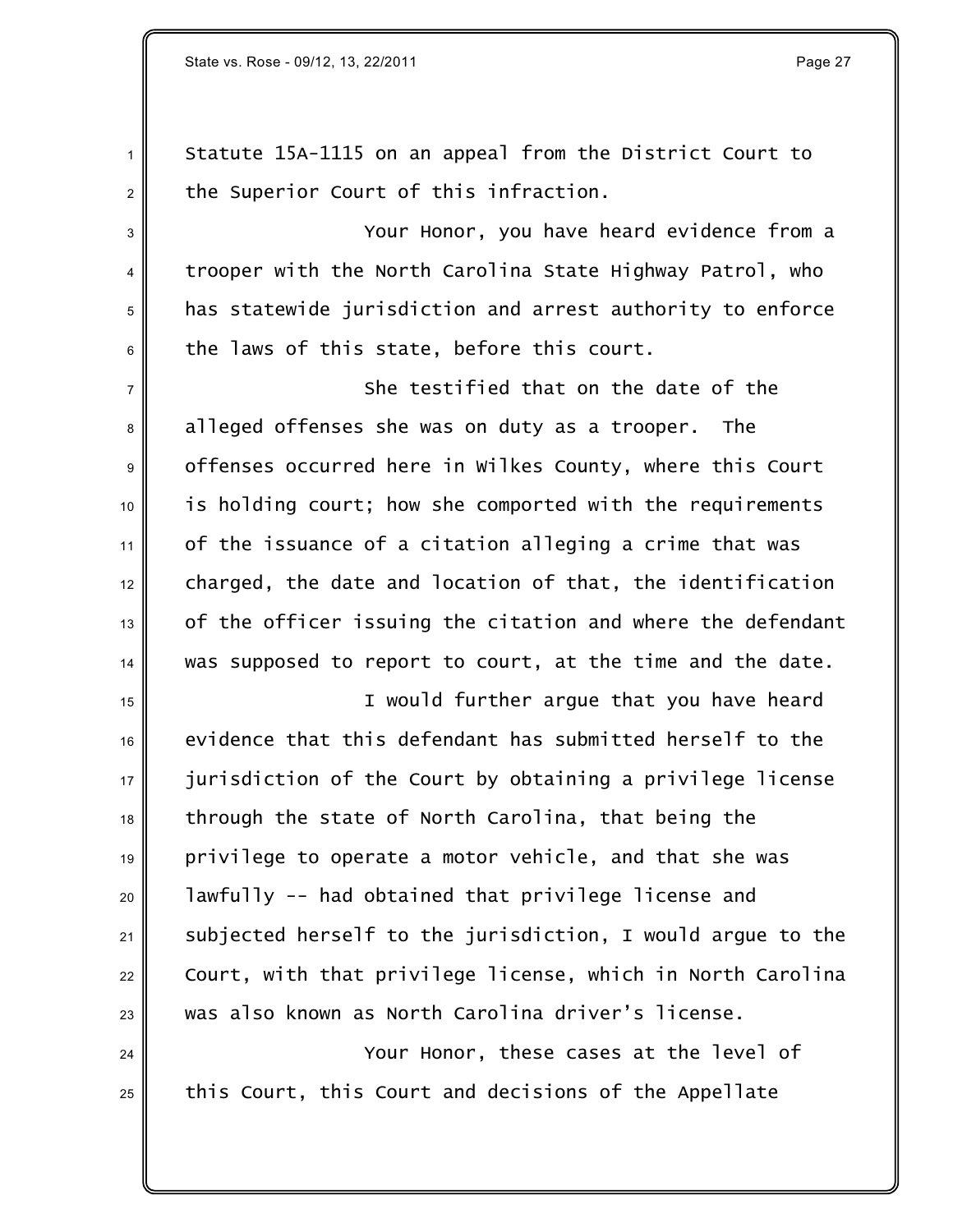Courts within the court system as defined by our  $2 \parallel$  legislature, has the jurisdiction over this defendant who was found in the state of North Carolina, within the county 4 of Wilkes, operating a vehicle in violation of a general statute that has been found to be a proper authority of the police powers that has been delegated by the Constitution  $7 \parallel$  of the United States to North Carolina to regulate. And I 8 would argue that the state has shown jurisdiction as required for this Court to dispose of these matters 10 pursuant to the General Statutes of North Carolina. THE COURT: All right. Ma'am, you have a chance for rebuttal. MS. ROSE: Thank you. Once again, I'm actually disputing the State's -- let me think how I want to best word this. I am disputing the fact, and with evidence supported in my memorandum, that the State was not lawfully created in 1868 under the body politic that created the Constitution of 1776, and therefore, it's unconstitutional in its very nature. **The prosecution is arguing for subject-** matter jurisdiction. I'm actually arguing in personam and territorial jurisdiction. So, as in my memorandum, it's

the burden of the State to prove that they have territorial

 $\parallel$  jurisdiction over the soil by proving an unbroken chain of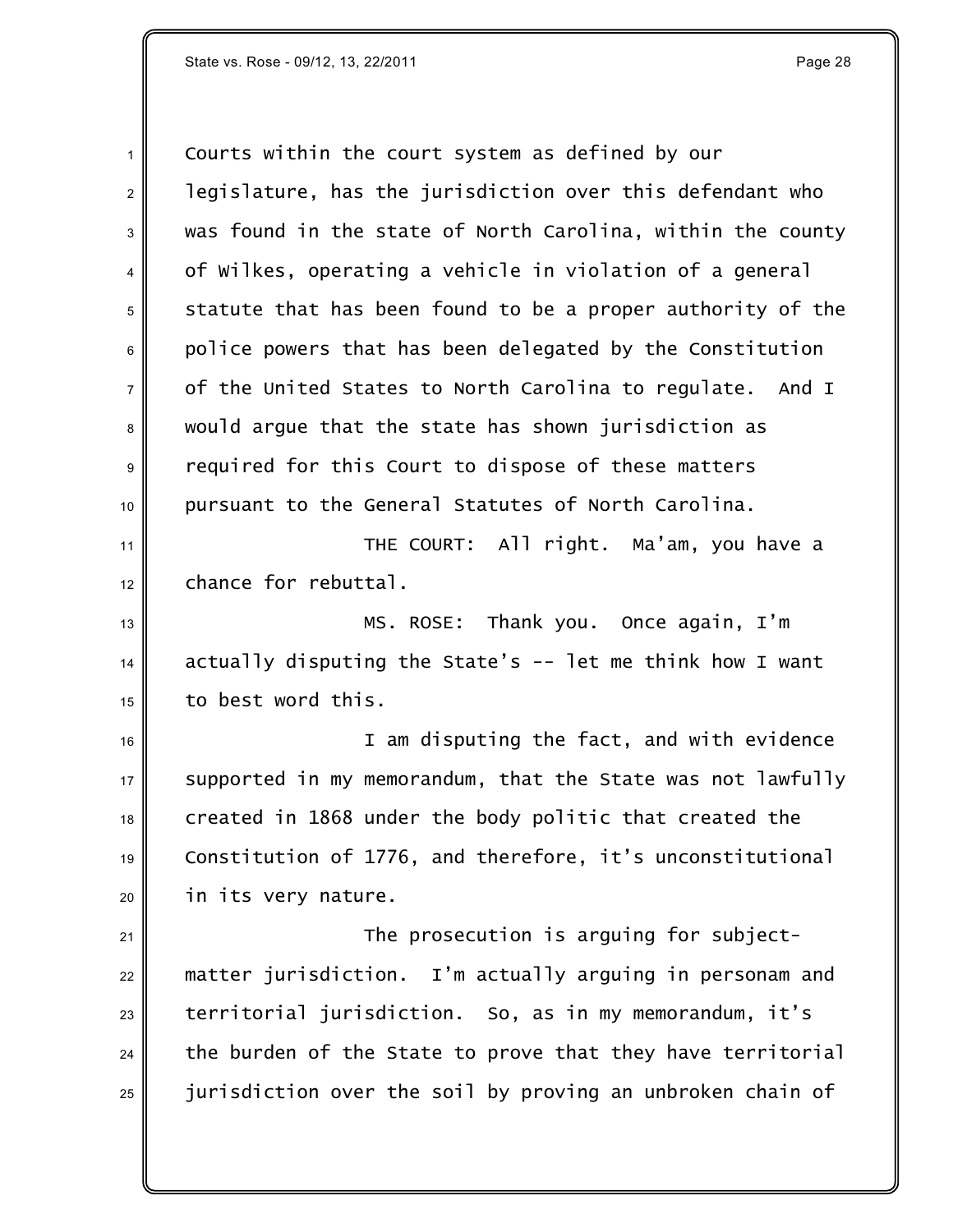$1 \parallel$  custody through that -- to that means.

| $\overline{2}$   | THE COURT: All right. The Court finds                       |
|------------------|-------------------------------------------------------------|
| $\sqrt{3}$       | that on October 21, 2010, a duly sworn officer of the North |
| 4                | Carolina State Highway Patrol issued citations to Amanda    |
| 5                | Lea Rose, two in number, for failure to operate her vehicle |
| 6                | with a safety or seat belt secured. The citations           |
| $\overline{7}$   | specially meet the requirements of G.S. 15A-302(d). The     |
| 8                | citations were delivered to Ms. Rose and are sufficient for |
| $\boldsymbol{9}$ | the State to acquire jurisdiction over her person.          |
| 10               | MS. ROSE: I object, Your Honor.                             |
| 11               | THE COURT: The Court will entertain from                    |
| 12               | the State a proposed order containing more detailed         |
| 13               | findings of fact and conclusions of law, which I direct to  |
| 14               | be submitted within 14 days. A copy should be submitted to  |
| 15               | Ms. Rose before presentation to the Court.                  |
| 16               | I will reserve my authority to enter such                   |
| 17               | additional findings and conclusions as the Court deems      |
| 18               | appropriate after receipt of that proposed order.           |
| 19               | All right. Thank you all.                                   |
| 20               | MR. BAUER: Your Honor, for the Court's                      |
| 21               | purposes, this being a two-week term, would the Court --?   |
| 22               | Ms. Rose, is there a phone number that I                    |
| 23               | can get up with you?                                        |
| 24               | Yes. I'll provide that for you.<br>MS. ROSE:                |
| 25               | MR. BAUER: If I have the opportunity to                     |
|                  |                                                             |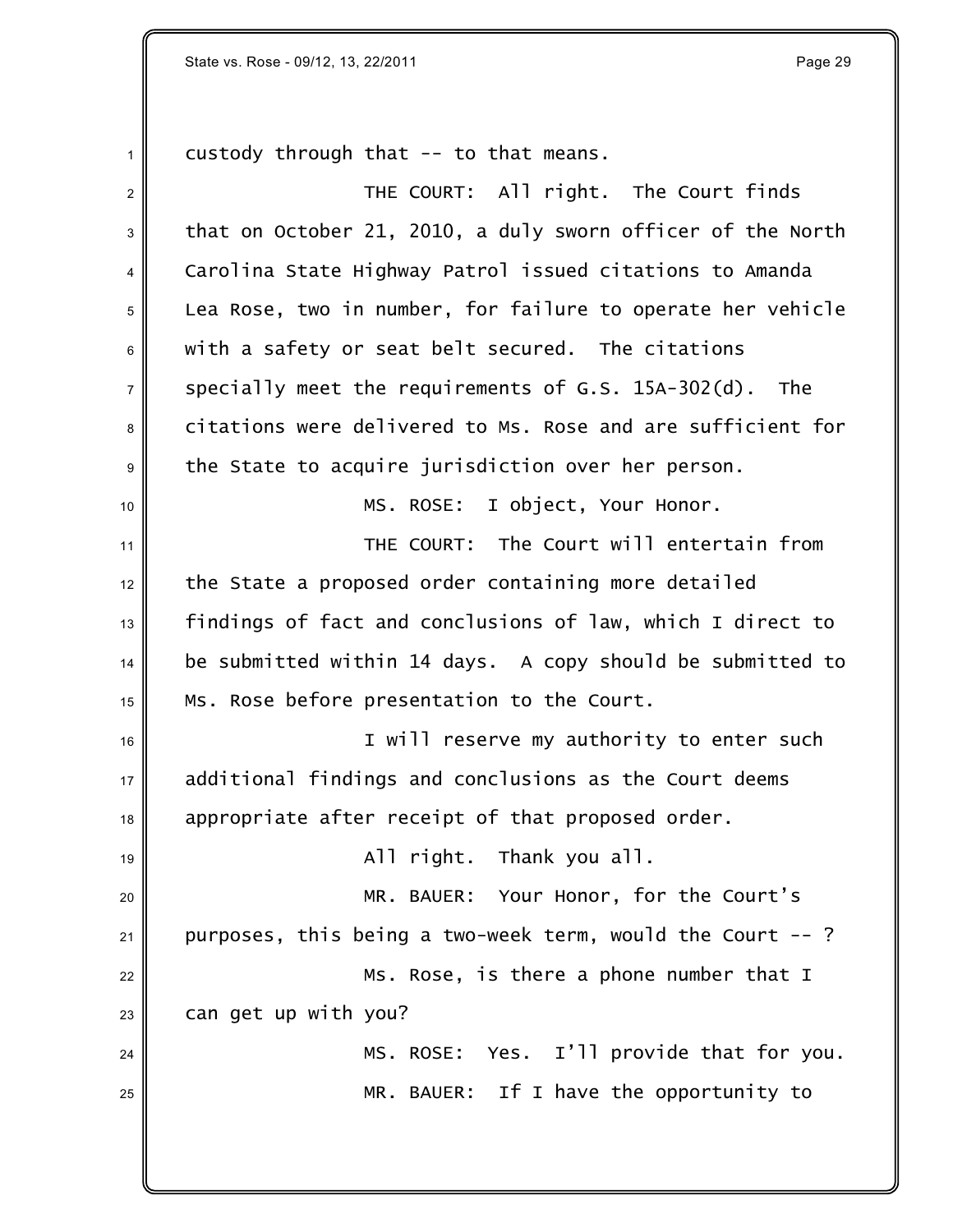State vs. Rose - 09/12, 13, 22/2011 **Page 30 Page 30**  $1 \parallel$  get a proposed order together for Monday, I will try and  $2 \parallel$  have one prepared for the Court's review on Monday during  $3 \parallel$  this session of court, and I will let her know and have her  $4 \parallel$  back on that Monday morning so if she wishes to --5 SH THE COURT: OKAY.  $6 \parallel$  MR. BAUER: -- confer further, if that's  $7$  okay with the Court. <sup>8</sup> THE COURT: Okay. 9 || (Proceedings recessed at 4:56 p.m.) <sup>10</sup> (Proceedings continue on the following 11  $|$  page.) <sup>12</sup> - - - - - - - -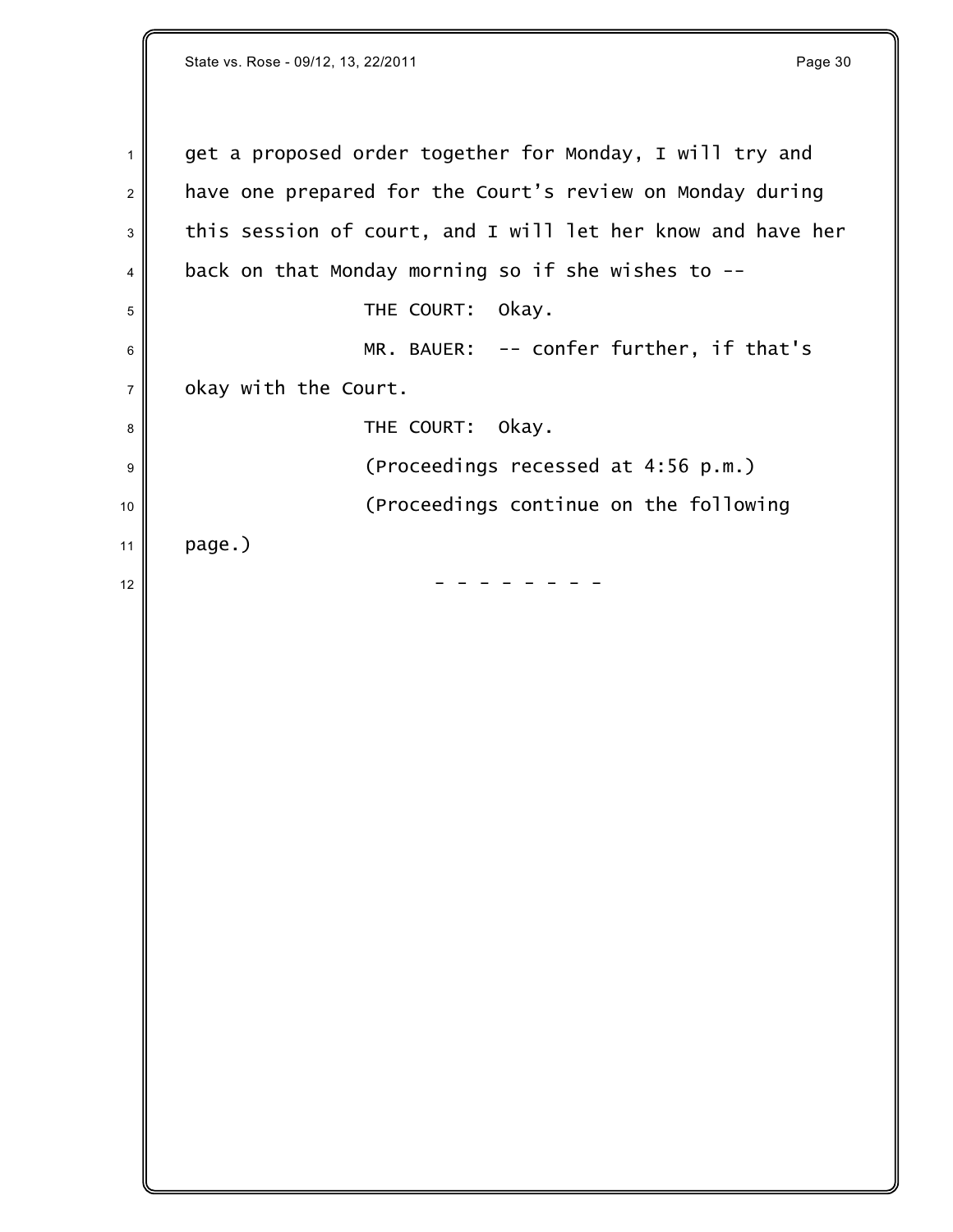$\parallel$  1 (Proceedings begin at 11:05 a.m., Thursday,  $2 \parallel$  September 22, 2011. Mr. Bauer and Ms. Rose are present.) 3 MR. BAUER: Your Honor, if we could turn <sup>4</sup> back to the Amanda Lea Rose matter that the Court directed  $5$  the State to draft a proposed order. I have e-mailed that  $6 \parallel$  to Ms. Rose. I e-mailed it to her yesterday afternoon with  $7 \parallel$  anticipation that the Court would have time this morning. <sup>8</sup> She has -- I don't know if she has filed 9 it, but she has dropped off an answer to the proposed  $10$  order, and I can present those to the Court at this time if  $11$  the Court wishes to review those. She is present in the  $12 \parallel$  courtroom. 13 || THE COURT: Okay. <sup>14</sup> MR. BAUER: If I may approach. 15 || **THE COURT:** You may. <sup>16</sup> (Brief Pause.) 17 **THE COURT:** All right. Thank you for the <sup>18</sup> proposed order. I will review it. I will review what has <sup>19</sup> been submitted by Ms. Rose. And I will prepare an order. <sup>20</sup> MR. BAUER: Yes, sir. Do you want her  $21$  released until next term then, Your Honor, or is it  $22$  something we could possibly have for later this term? 23 **THE COURT:** I would prefer to get the order  $24$  entered before. Why don't you bring her in next term.  $_{25}$   $\parallel$   $\blacksquare$   $\blacksquare$   $\blacksquare$   $\blacksquare$   $\blacksquare$   $\blacksquare$   $\blacksquare$   $\blacksquare$   $\blacksquare$   $\blacksquare$   $\blacksquare$   $\blacksquare$   $\blacksquare$   $\blacksquare$   $\blacksquare$   $\blacksquare$   $\blacksquare$   $\blacksquare$   $\blacksquare$   $\blacksquare$   $\blacksquare$   $\blacksquare$   $\blacksquare$   $\blacksquare$   $\blacksquare$   $\blacksquare$   $\blacksquare$   $\blacksquare$   $\blacksquare$   $\blacksquare$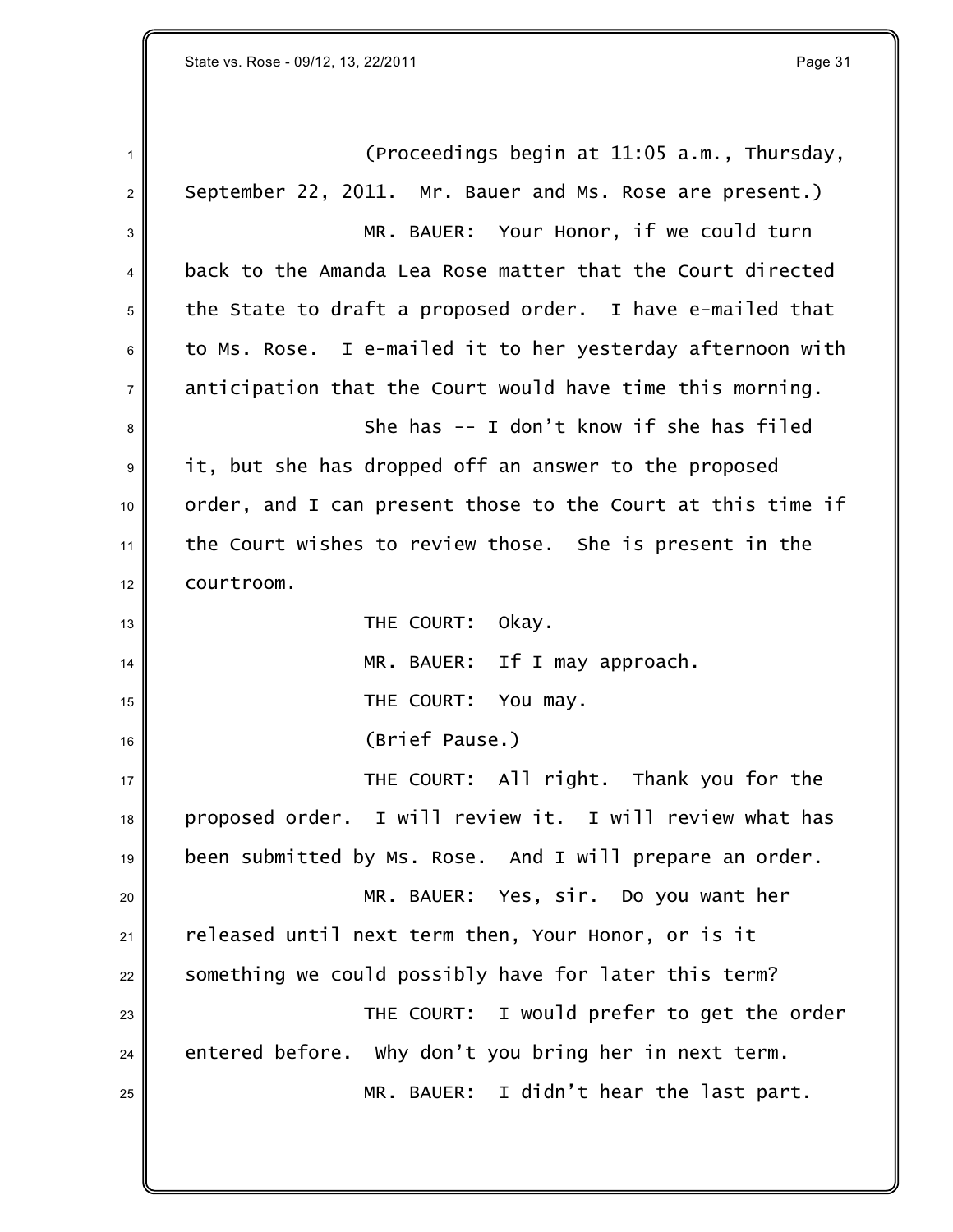$1$  THE COURT: Bring her in next term. 2 MR. BAUER: Okay. Would you like a copy of  $3 \parallel$  what the proposed -- what I drafted in electronic format  $4 \parallel$  with the caption on it already? <sup>5</sup> THE COURT: Not necessary. <sup>6</sup> MR. BAUER: November 7.  $7$  MS. ROSE: And I need to be here at 10:00? 8 MR. BAUER: Yes. 9 || (Proceedings recessed at 11:10 a.m.)  $10$   $\parallel$